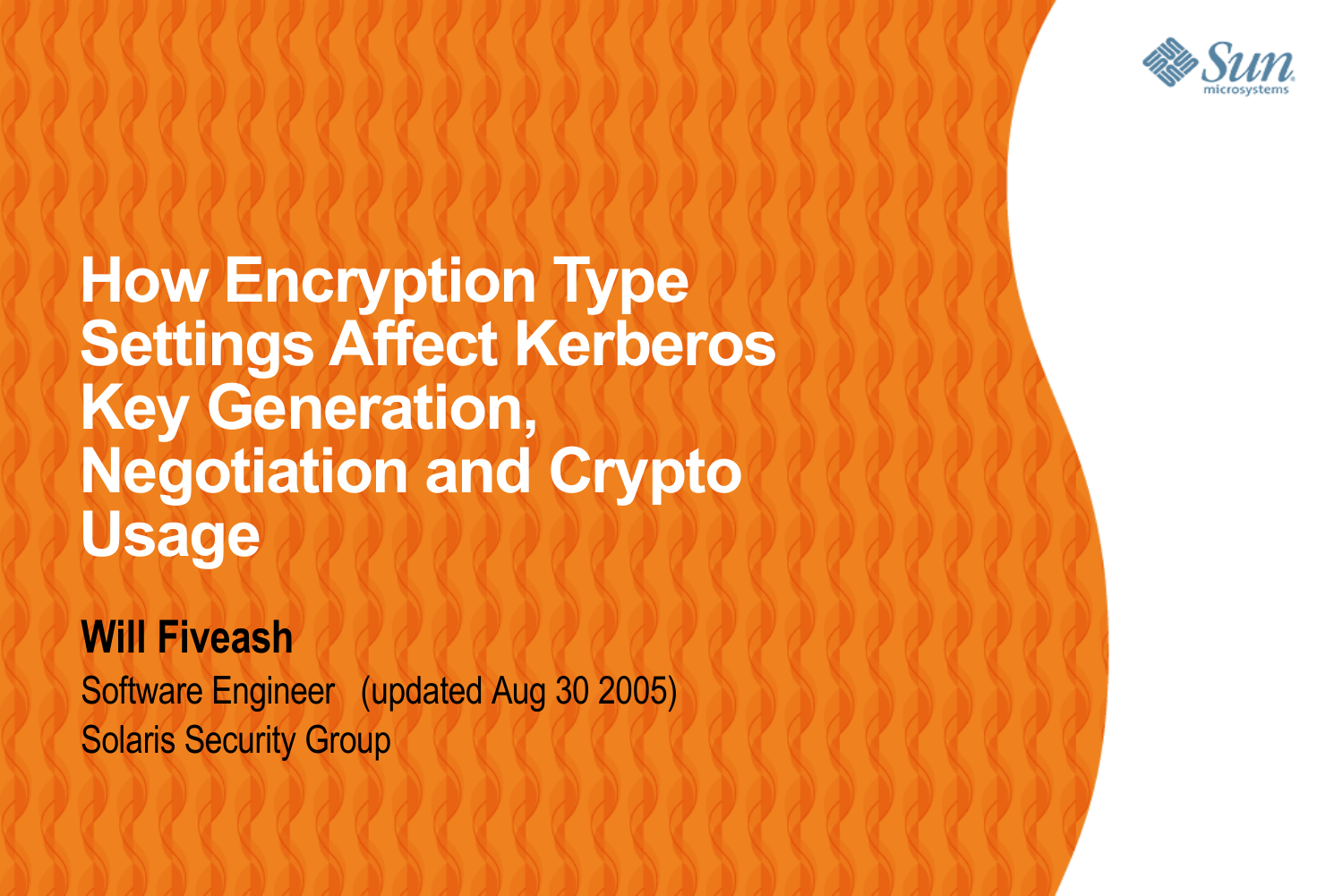

#### **Introduction**

- DES is not secure enough to protect sensitive information
- Kerberos in Solaris has recently been enhanced to provide more secure crypto algorithms (AES,DES3,RC4,SHA1)
- System administrators, developers and testers should know how to control the encryption used by Kerberos for better security and interoperability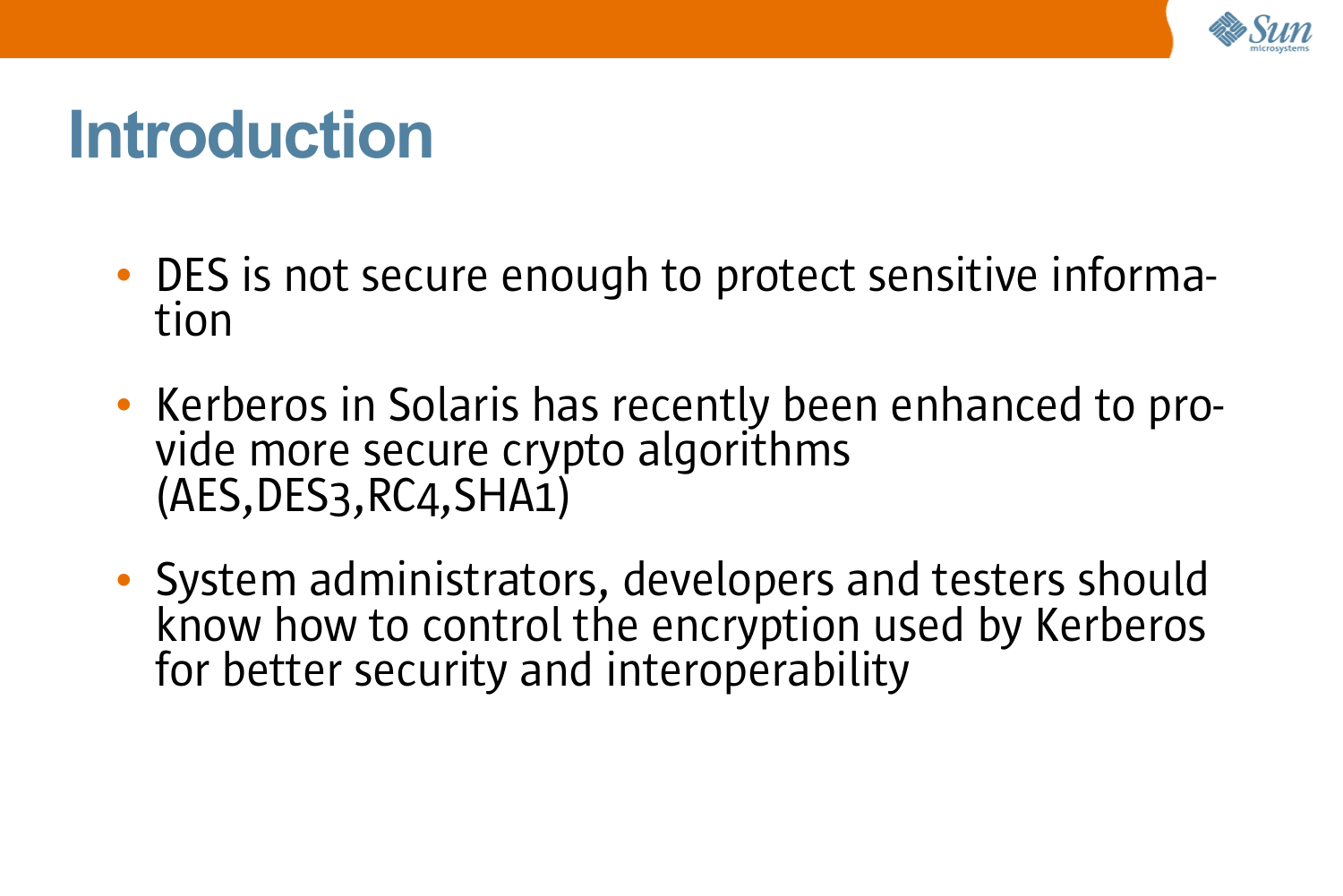

## **Enctypes Explained**

- A Kerberos encryption type (enctype) is an identifier specifying encryption algorithm, mode and hash algorithms. Example: des-cbc-md5.
- Keys in Kerberos have an associated enctype to identify the cryptographic algorithm and mode to be used when performing cryptographic operations with the key.
- Typically each principal has an associated secret key for each unique enctype supported in the local Kerberos realm.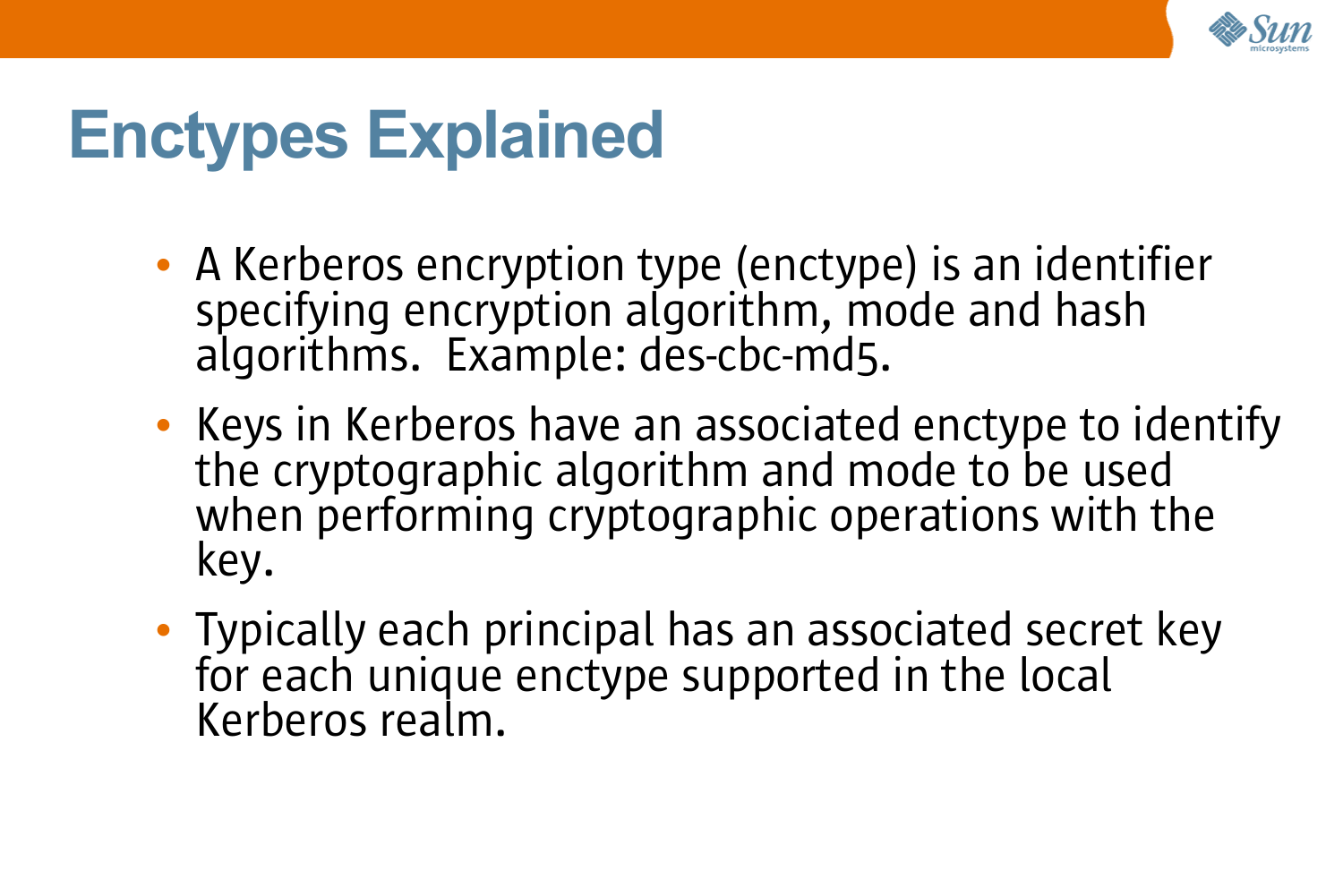

## **Enctype Negotiation**

- Typically a Kerberos client requests one or more enctypes along with client and server principal IDs and other info in an AS request sent to the KDC. Usually the AS\_REQ is for a ticketgranting ticket (TGT) from the Ticket Granting Server (TGS). This is the initial credential used to acquire other tickets.
- It is important that the enctypes requested by the client are actually supported on the system hosting the client. This is the case if the defaults controlling enctypes are not overridden.
- The server principal is also called a service principal in Kerberos terminology.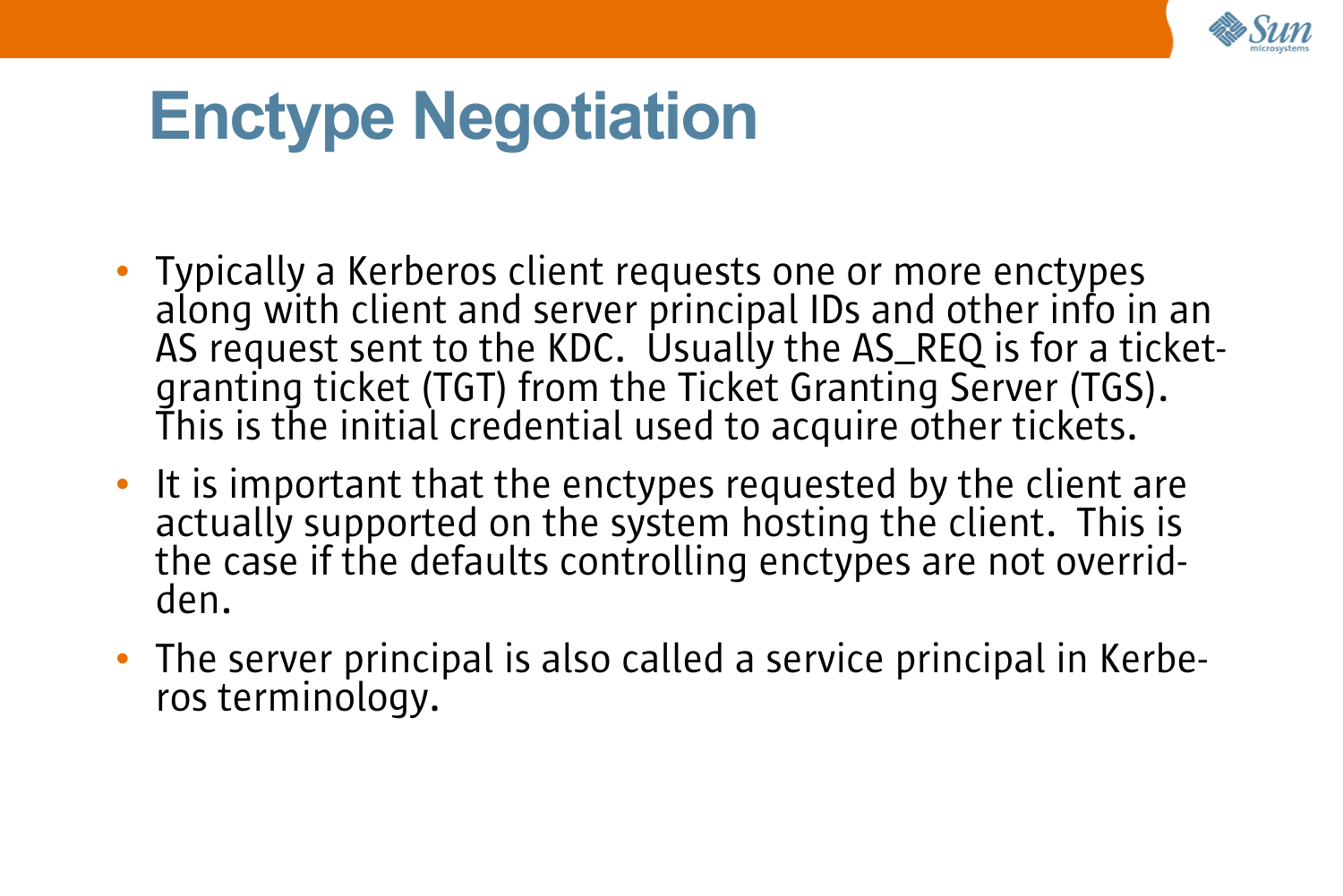

#### **Enctypes and the AS Request**

Overview of AS Request Message



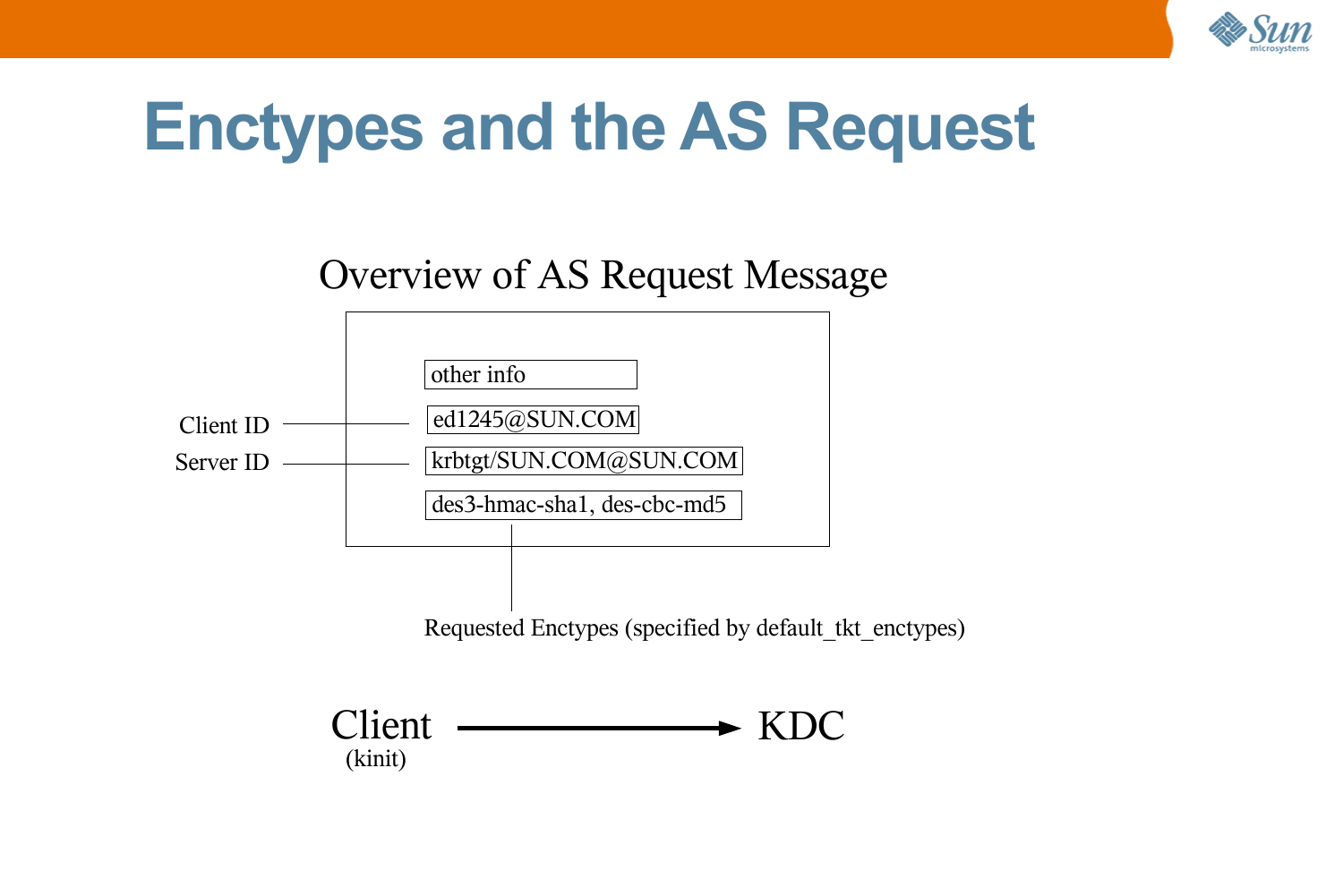

## **Enctype Negotiation cont.**

- Upon receipt of an AS\_REQ the KDC creates session keys using the first common enctype between the AS\_REQ requested enctypes and the server principal keys. The server keys are located in the KDC principal DB (KDB) using the server ID in the AS\_REQ (usually the server in a AS\_REQ is krbtgt).
- The KDC then encrypts the server ticket using the first server key in the KDB and associated enctype.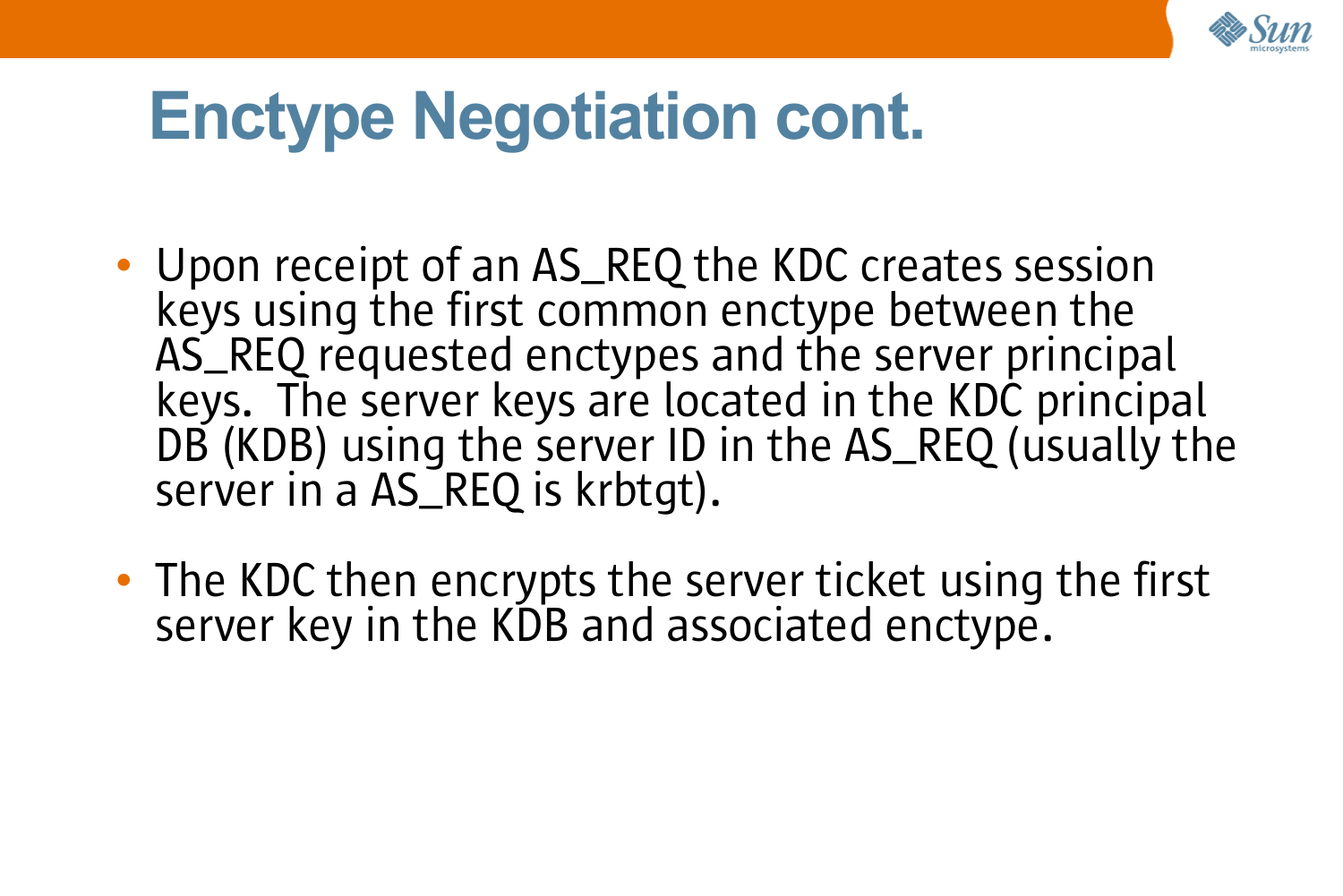

## **Enctype Negotiation cont.**

- Using the client ID, the KDC finds the client KDB record and then chooses the key that matches one of the requested enctypes and encrypts part of the AS\_REQ reply (including the server ticket) with that key and enctype.
- Again, the enctype chosen by the KDC must be supported by the client system in order for the client to access the session key.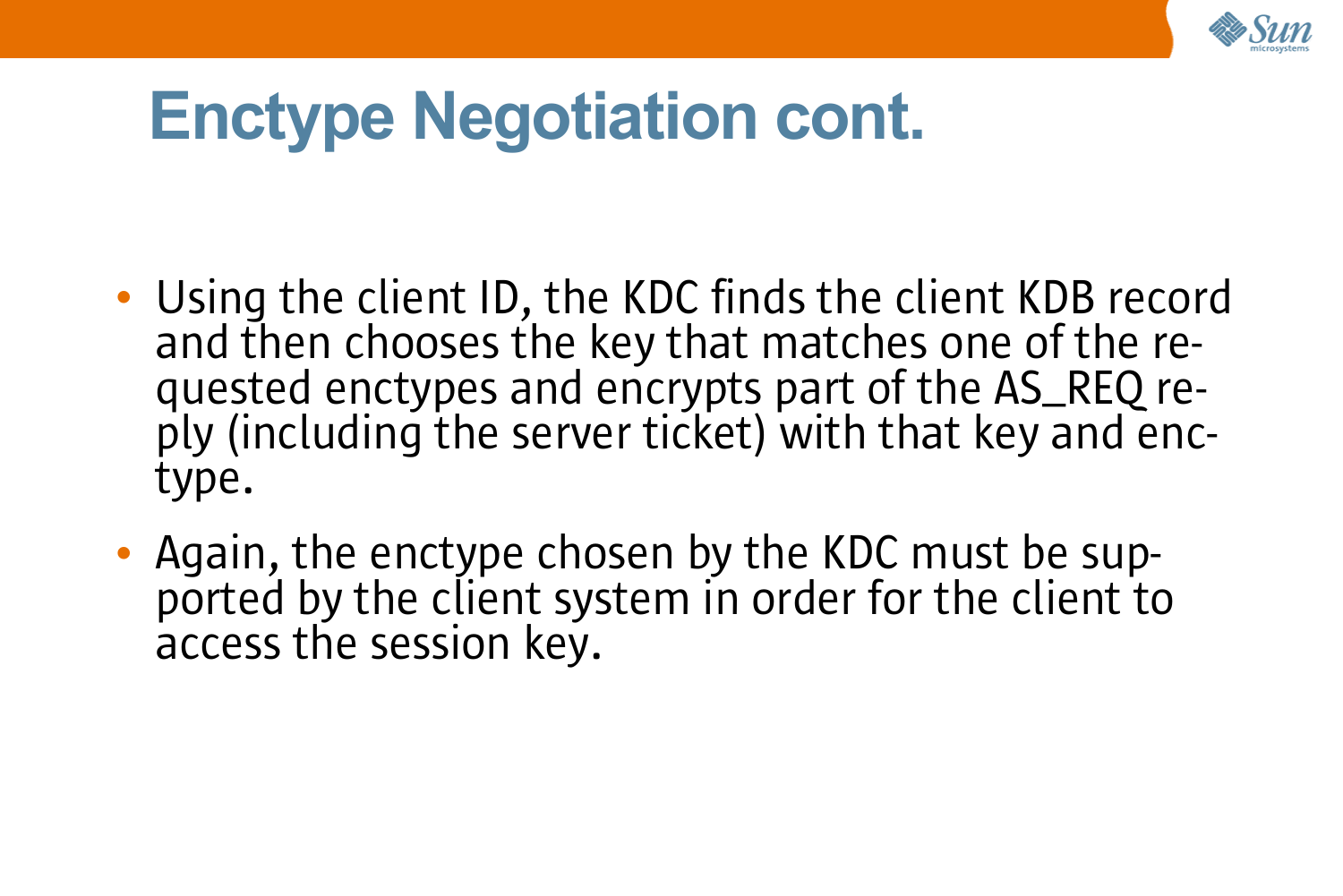

#### **Enctypes and the AS Reply**

#### Overview of AS Reply Message



Encrypted with Client secret key (matches requested enctypes): Encrypted with Server secret key:

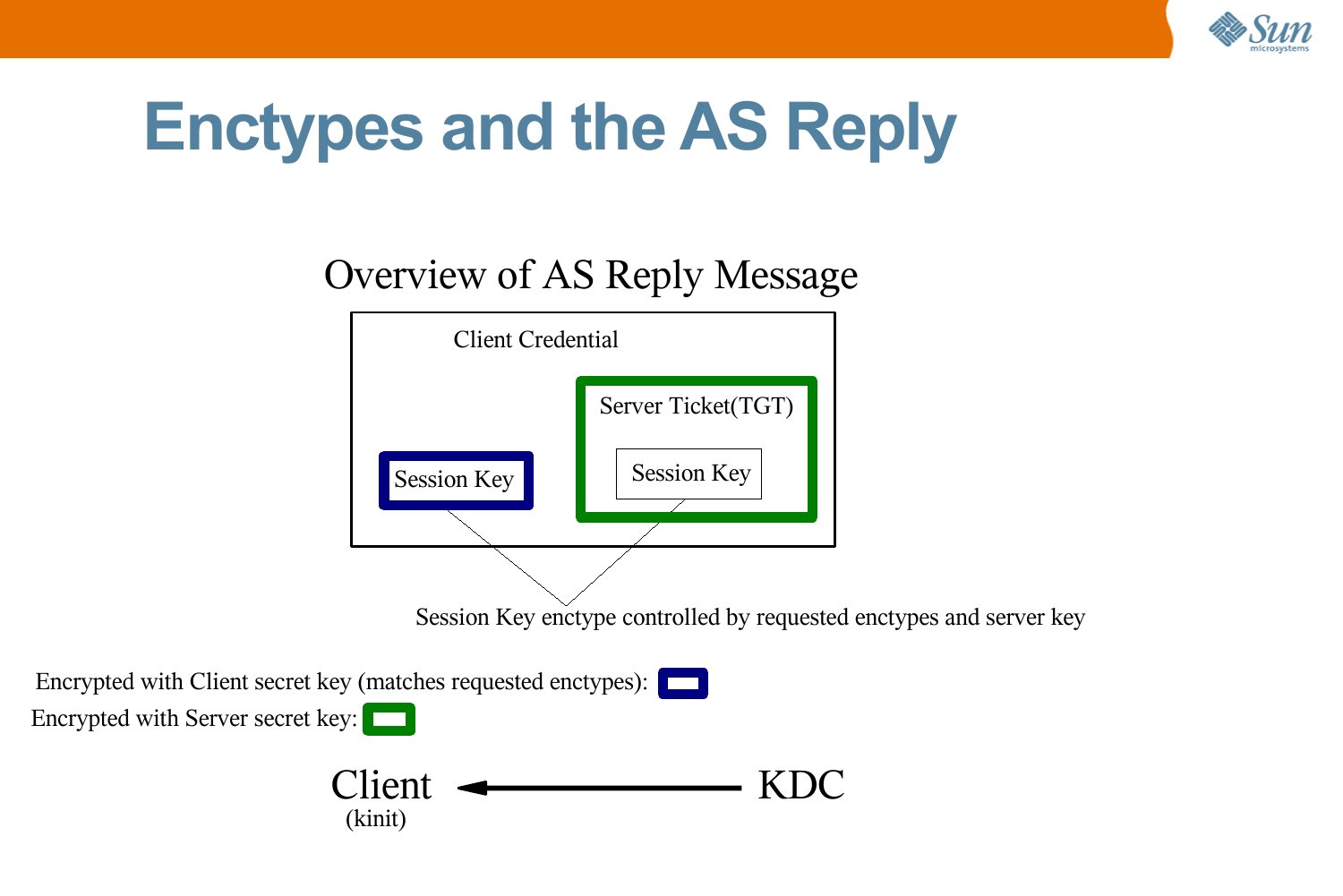

## **Enctype Negotiation Cont.**

- Typically the client uses the TGT to request tickets for non-TGS servers (NFS for example) from the KDC. default\_tgs\_enctypes (krb5.conf parameter described later) controls the enctypes requested in the TGS req. sent by the client.
- If default\_tgs\_enctypes is unset the client system will request all enctypes supported on the system.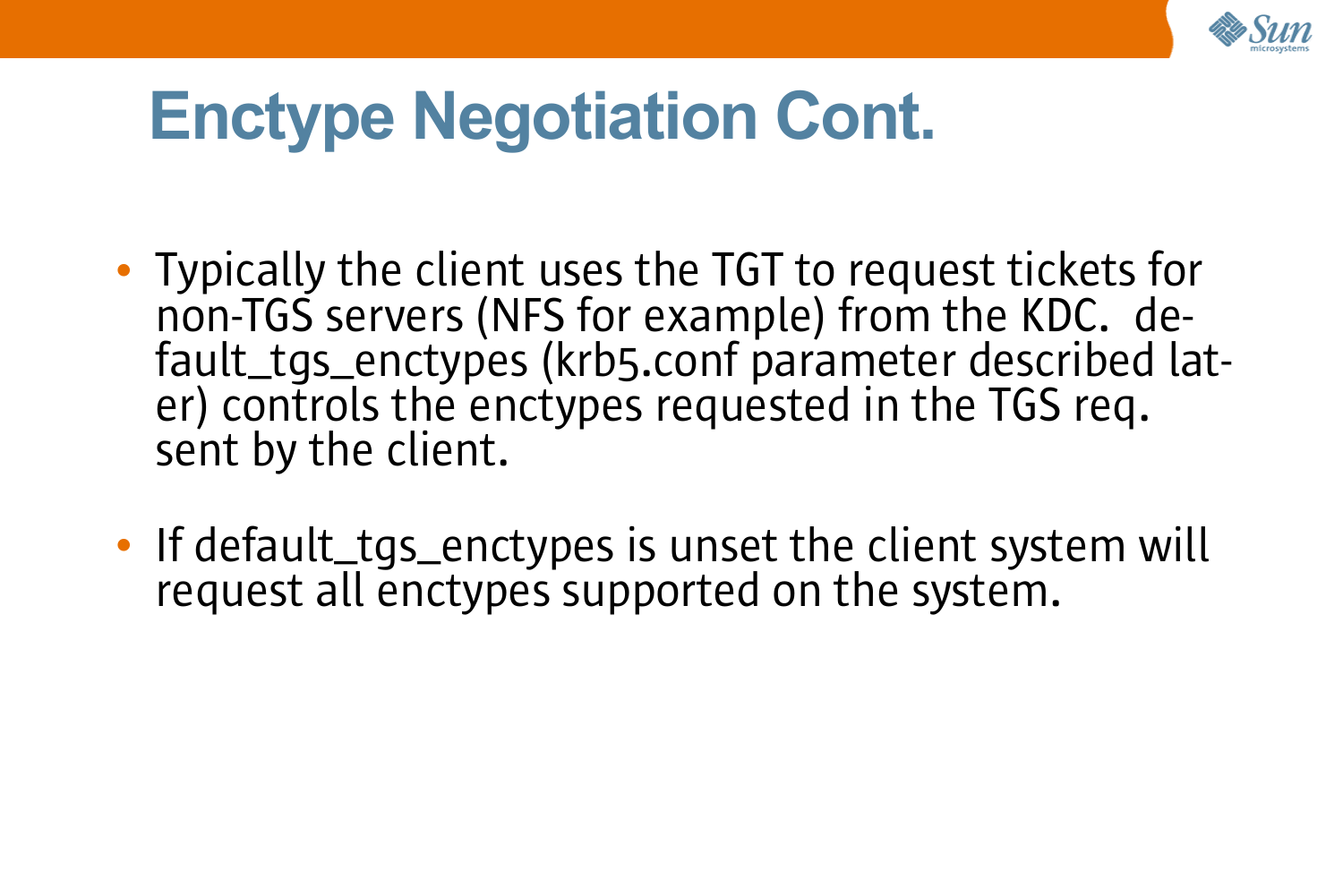

#### **Enctypes and the TGS Request**

Overview of TGS Request Message



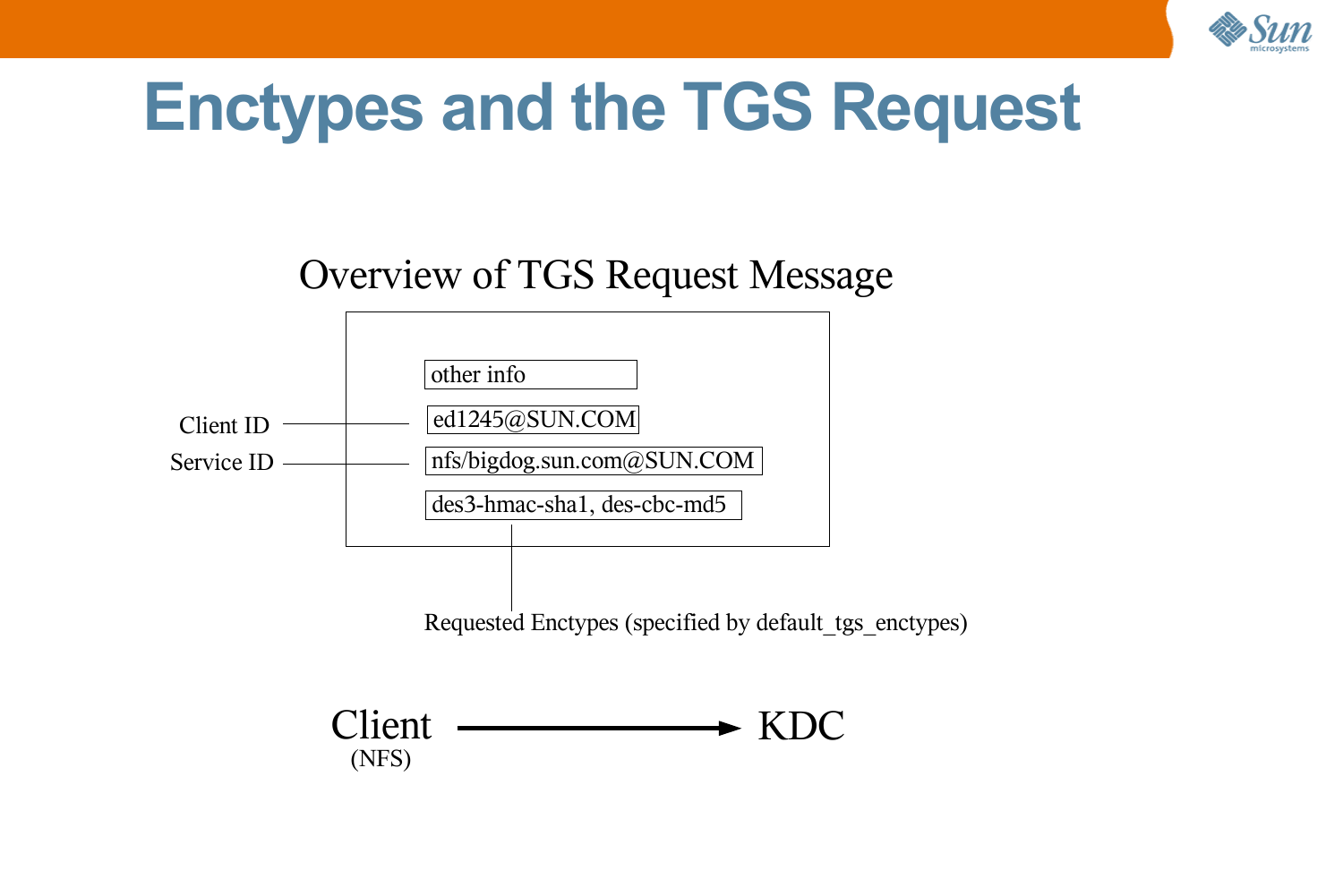

## **Enctype Negotiation Cont.**

- The KDC uses the first match between the TGS req enctypes and the server's keys to determine the enctype of the session key for the server ticket.
- The KDC uses the first server KDB key and enctype to encrypt the server ticket.
- The KDC encrypts parts of the TGS rep. with the TGT session key created from the earlier AS exchange.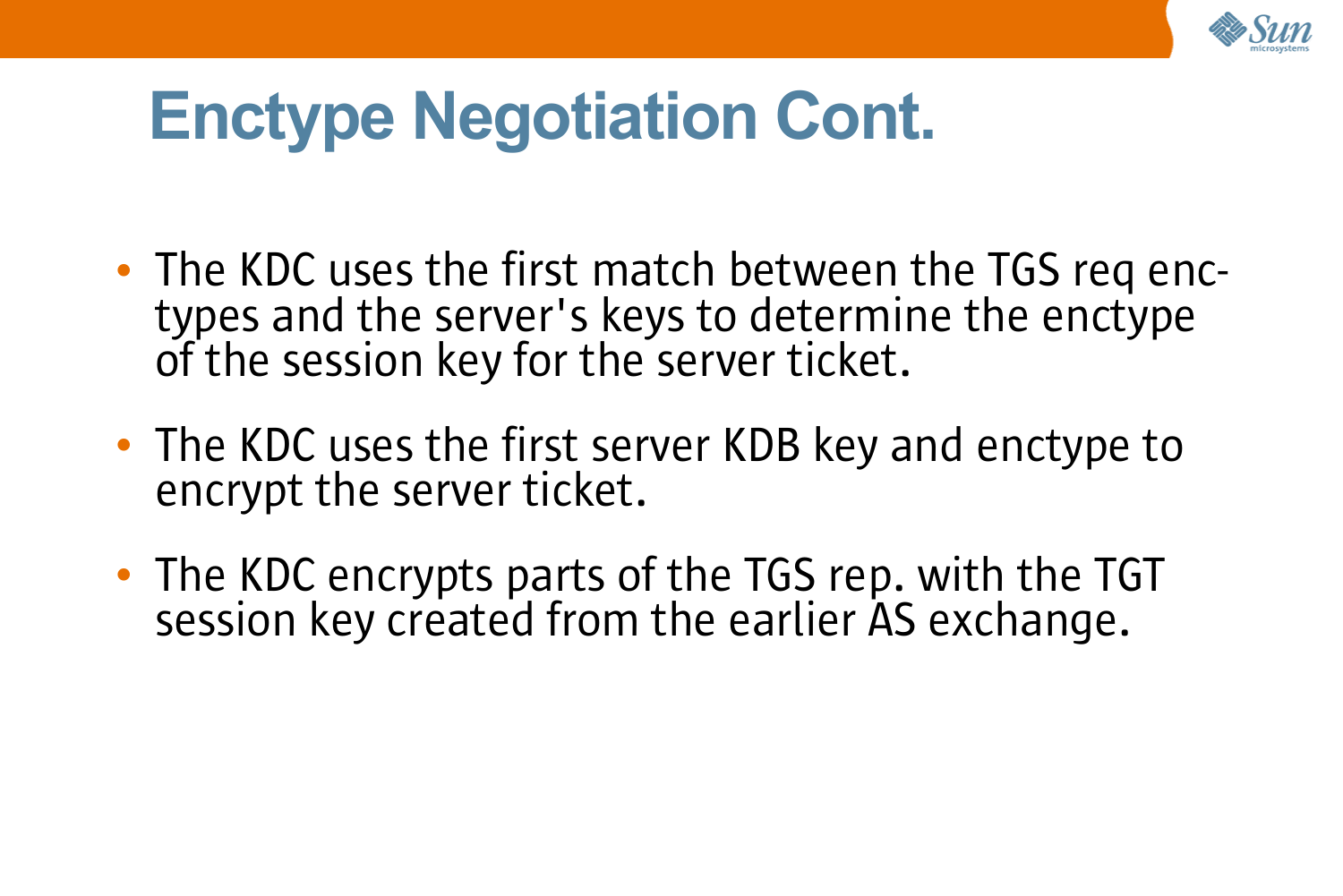

## **Enctypes and the TGS Reply**

#### Overview of TGS Reply Message



Encrypted with TGT session key (shared between client and KDC): Encrypted with Server secret key:

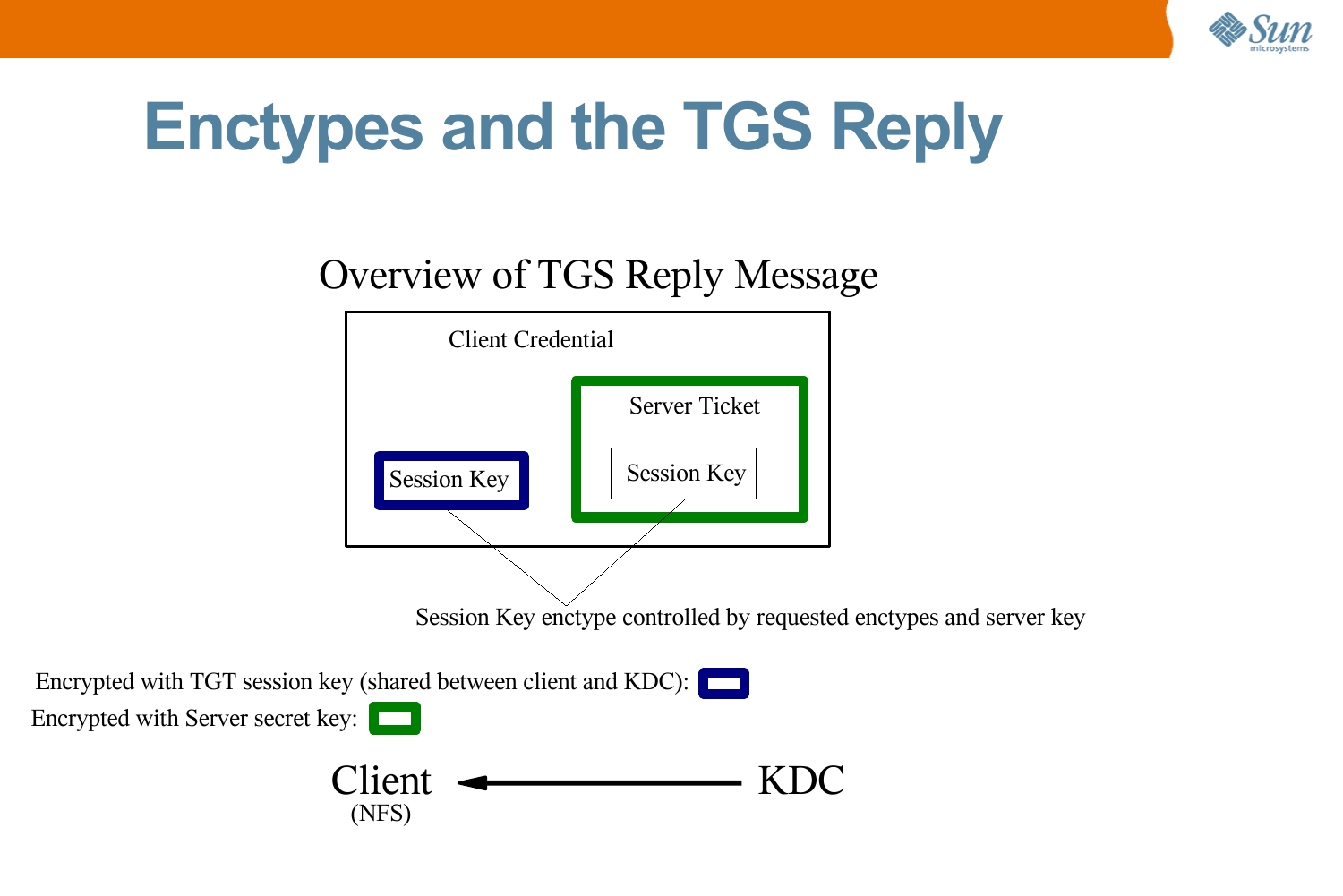

## **Enctype Negotiation Cont.**

- The client then sends the server ticket in a AP req message to the server along with other data to authenticate to the server.
- The server must access the proper key in the local file /etc/krb5/krb5.keytab to decrypt the server ticket in the AP req message.
- The server never communicates with the KDC. This is why the KDC must only find server principal keys that are supported on the server when encrypting the server ticket.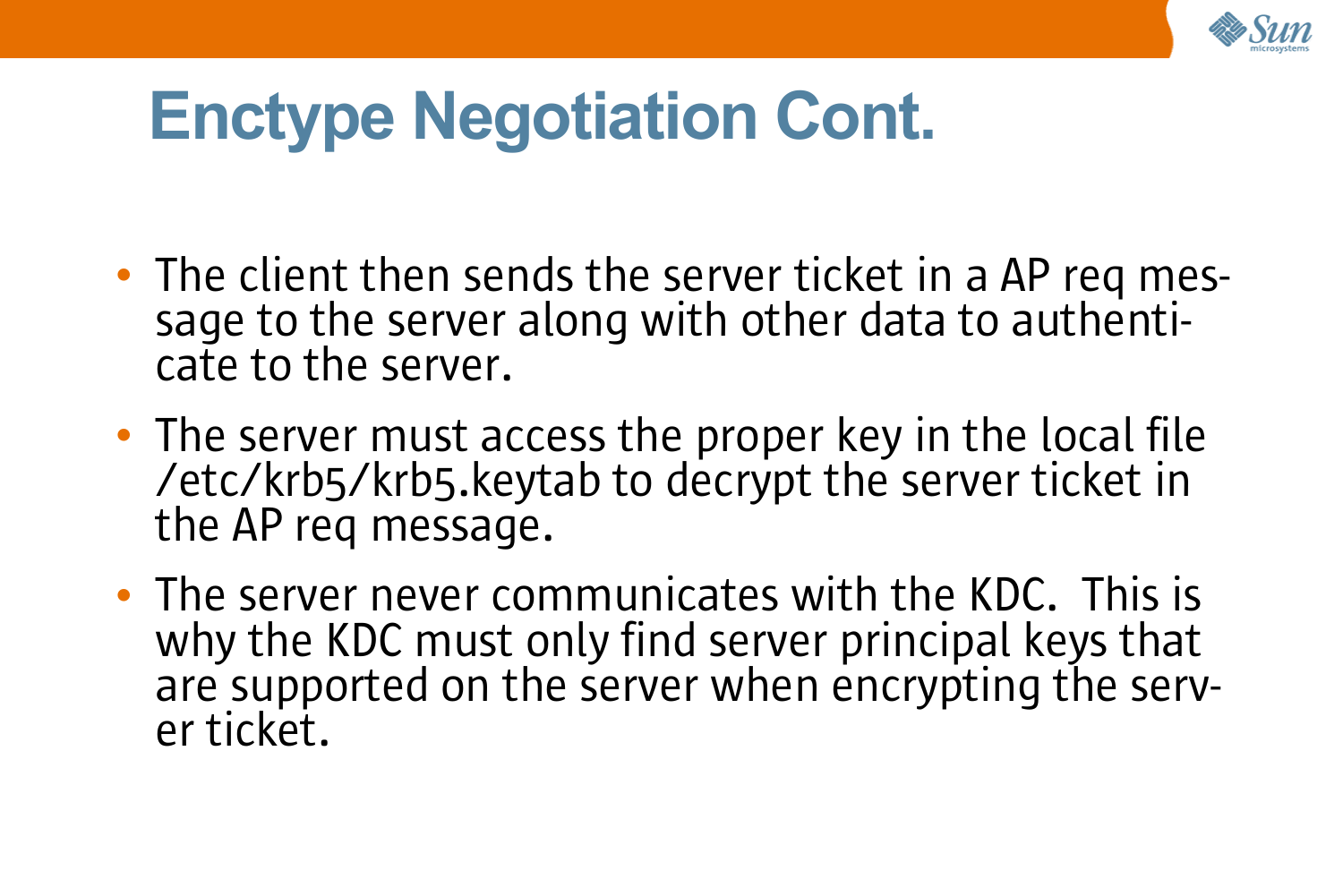

## **Enctype Negotiation Cont.**

- To recap: the first key (and associated enctype) for the server principal protects the server ticket.
- The first enctype in the client's requested enctypes to match one of the server keys specifies the enctype of the session key shared by the client and server.
- The client key that matches one of the requested enctypes in the AS/TGS request is used to protect the AS/TGS reply sent back to the client from the KDC.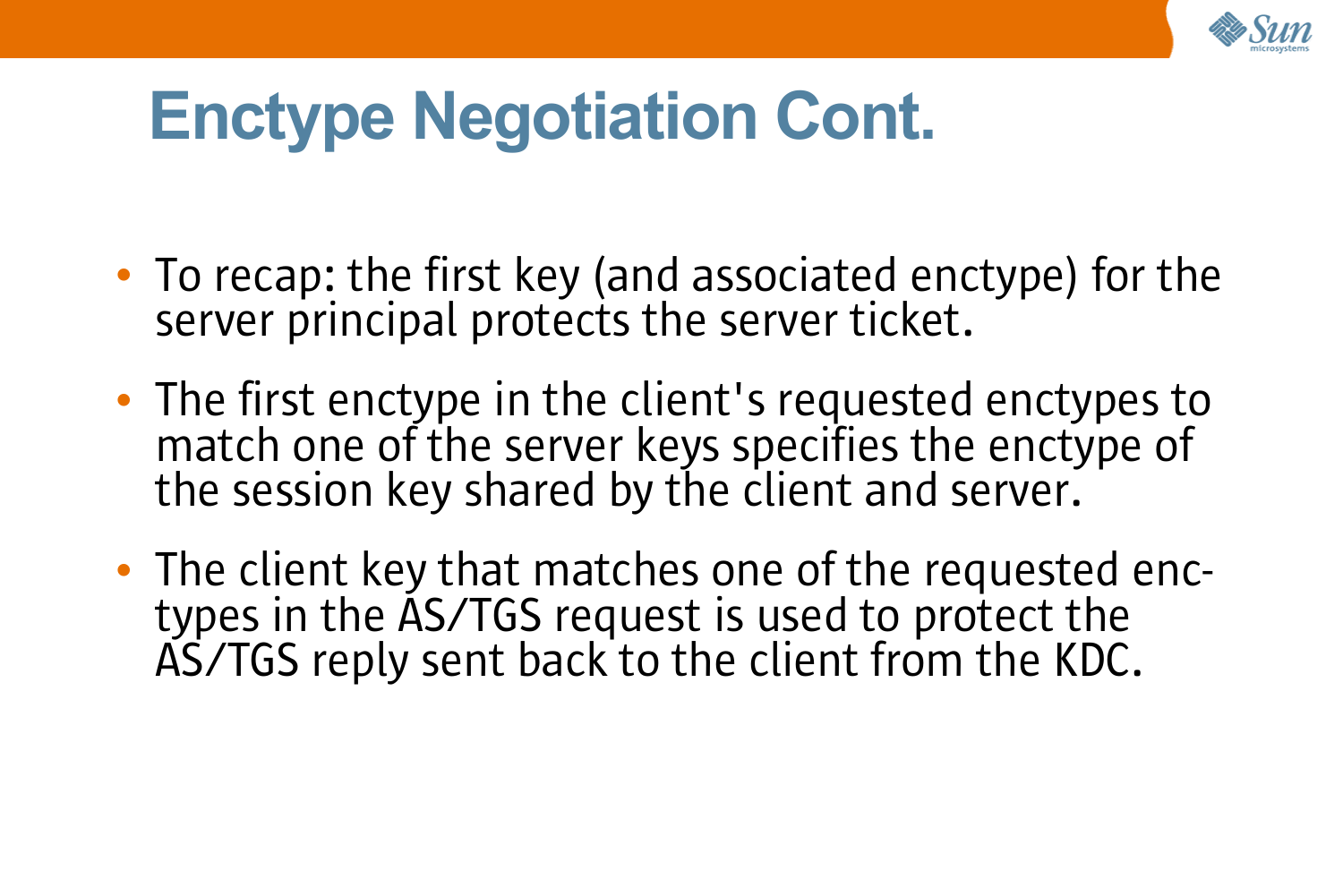

## **New Enctypes**

- Prior to Solaris 10, Kerberos (SEAM) supports the descbc-crc and des-cbc-md5 enctypes (both indicate the use of 1DES crypto).
- In Solaris 10, Kerberos additionally supports the des3 hmac-sha1, rc4-hmac-md5, aes128-cts-hmac-sha1-96 and aes256-cts-hmac-sha1 enctypes. Note, support of aes256-cts-hmac-sha1 requires the unbundled SUNWcry package (strong crypto) be installed.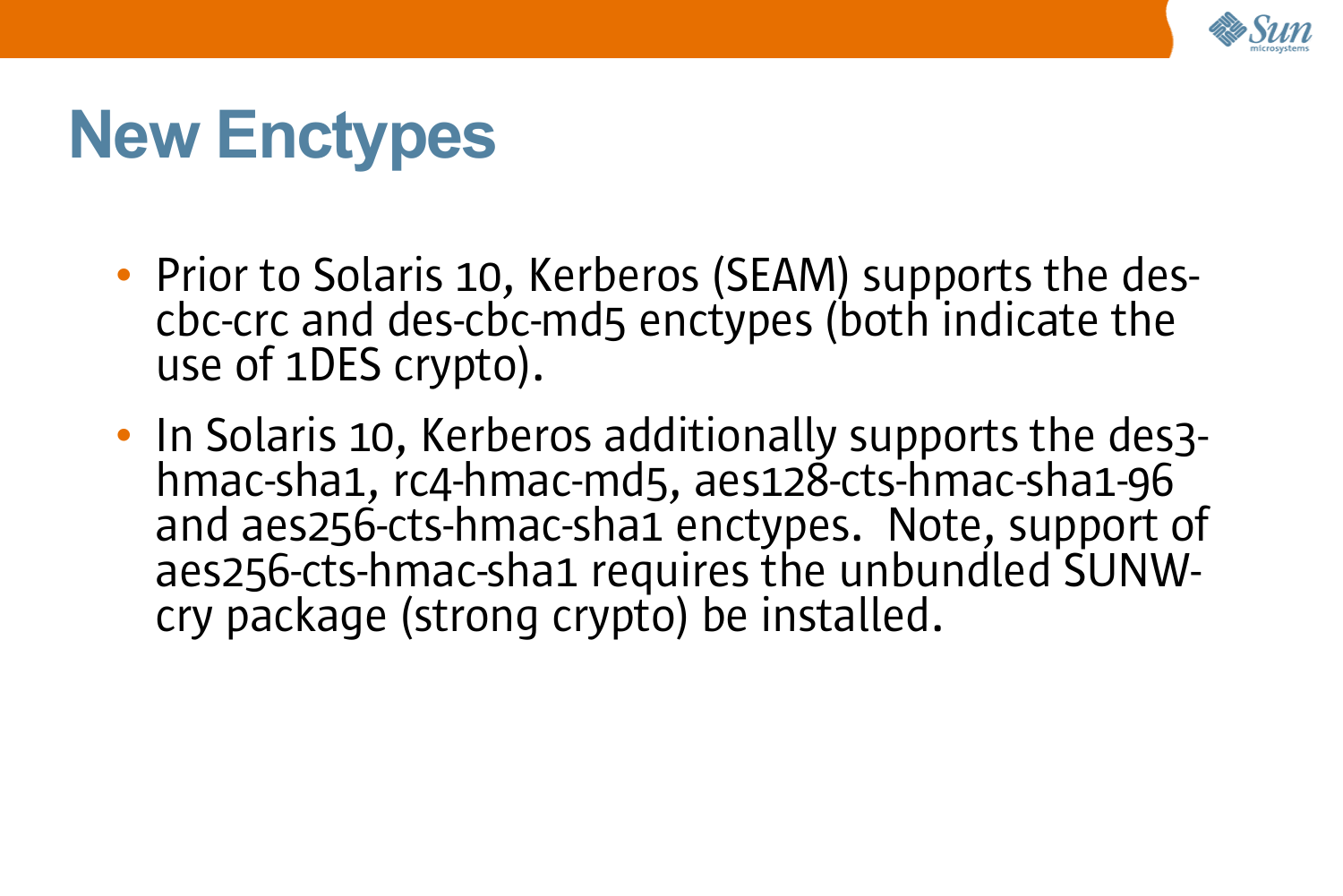

## **Config Parameters and enctypes**

- There are several Kerberos configuration parameters that specify the enctypes to use for certain operations:
	- > default\_tkt\_enctypes
	- > default\_tgs\_enctypes
	- > permitted\_enctypes
	- > supported\_enctypes
	- > master\_key\_type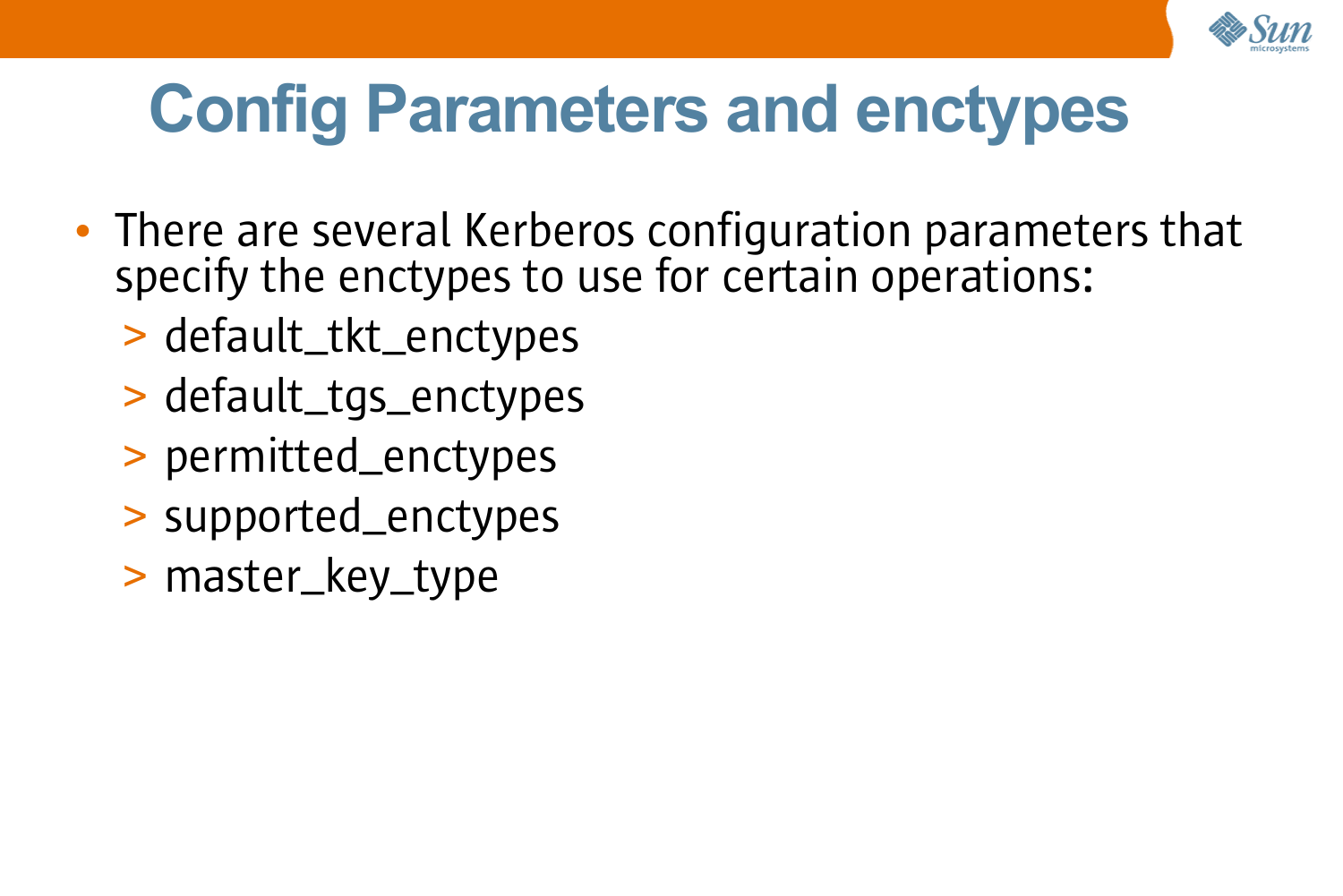

## **Config Parameters and enctypes**

- First, a strong suggestion: if control over the enctypes used by Kerberos is desired, use the supported\_enctypes parameter (described later) for this purpose as this is less likely to cause interoperability problems.
- Be sure that all systems using Kerberos authentication support the supported\_enctypes specified for the realm.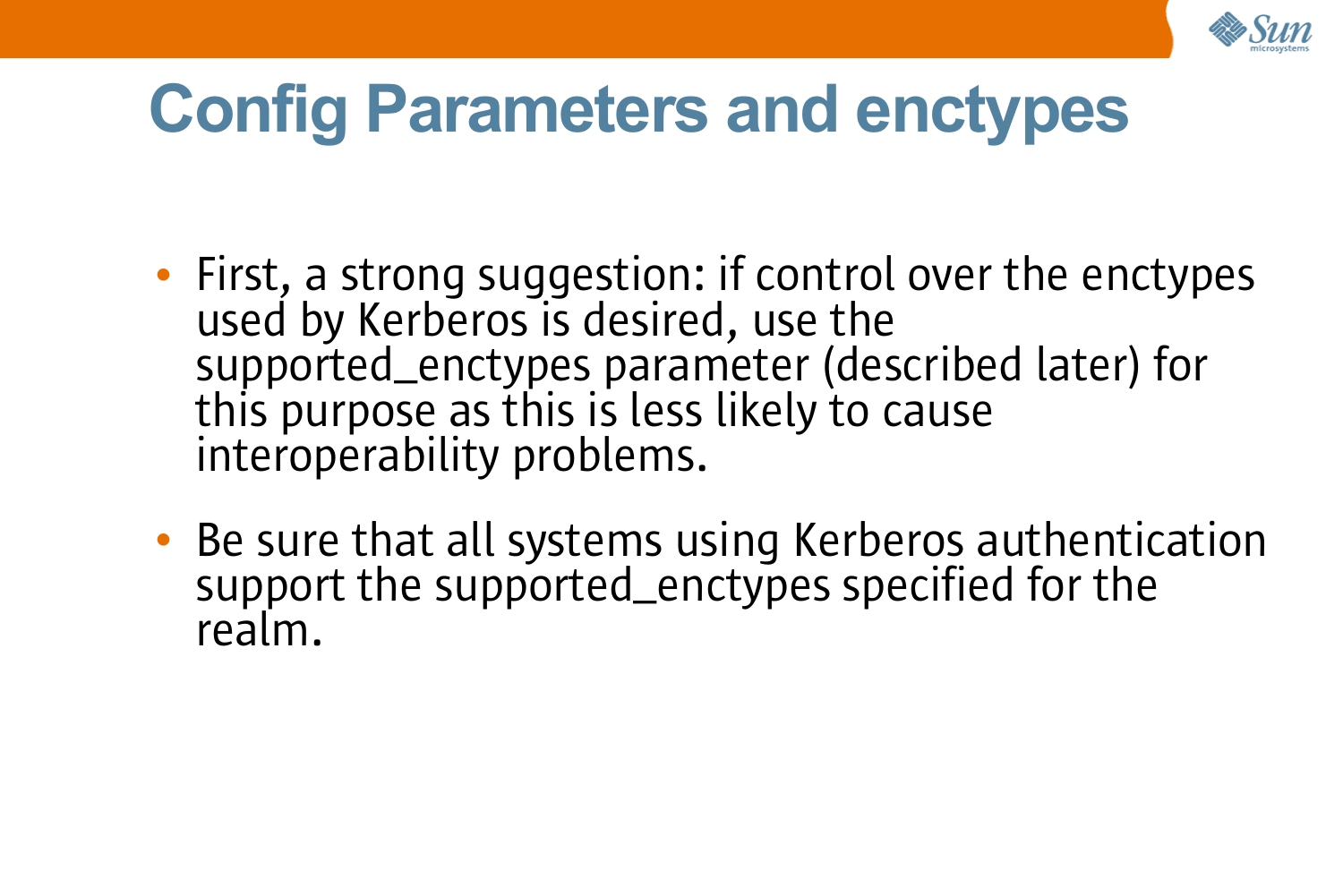

### **default\_tkt\_enctypes**

- default\_tkt\_enctypes (in [libdefaults] section in krb5.conf) specifies the requested enctypes in the AS\_REQ. Generally useful in restricting the session key enctype shared by the client and the TGS (ticket granting server/KDC).
- In Solaris 10 the default list is aes256-cts-hmac-sha1\* , aes128-cts-hmac-sha1-96, rc4-hmac-md5, des3-hmacsha1, des-cbc-md5, des-cbc-crc. \*The SUNWcry package must be installed to get aes256-cts-hmac-sha1 support.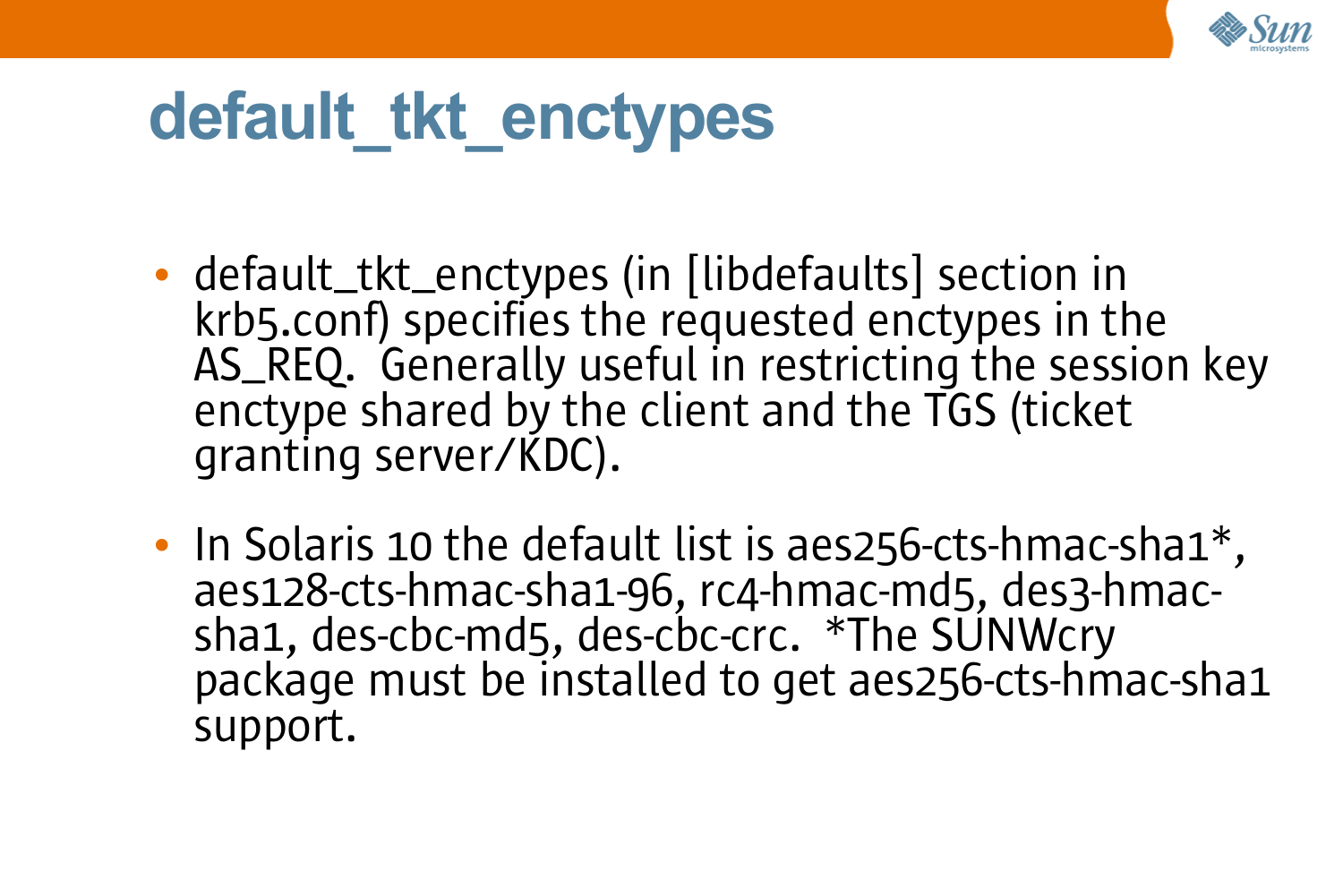

# **default\_tgs\_enctypes**

- default\_tgs\_enctypes ([libdefaults] section in krb5.conf) controls the set of session key enctypes the client requests in a TGS\_REQ. Generally useful in restricting the session key enctype shared by the client and the application server (for example secure NFS or rlogin). Must include enctype of TGT session key.
- In Solaris 10 the default list is aes256-cts-hmac-sha1\* , aes128-cts-hmac-sha1-96, rc4-hmac-md5, des3-hmacsha1, des-cbc-md5, des-cbc-crc.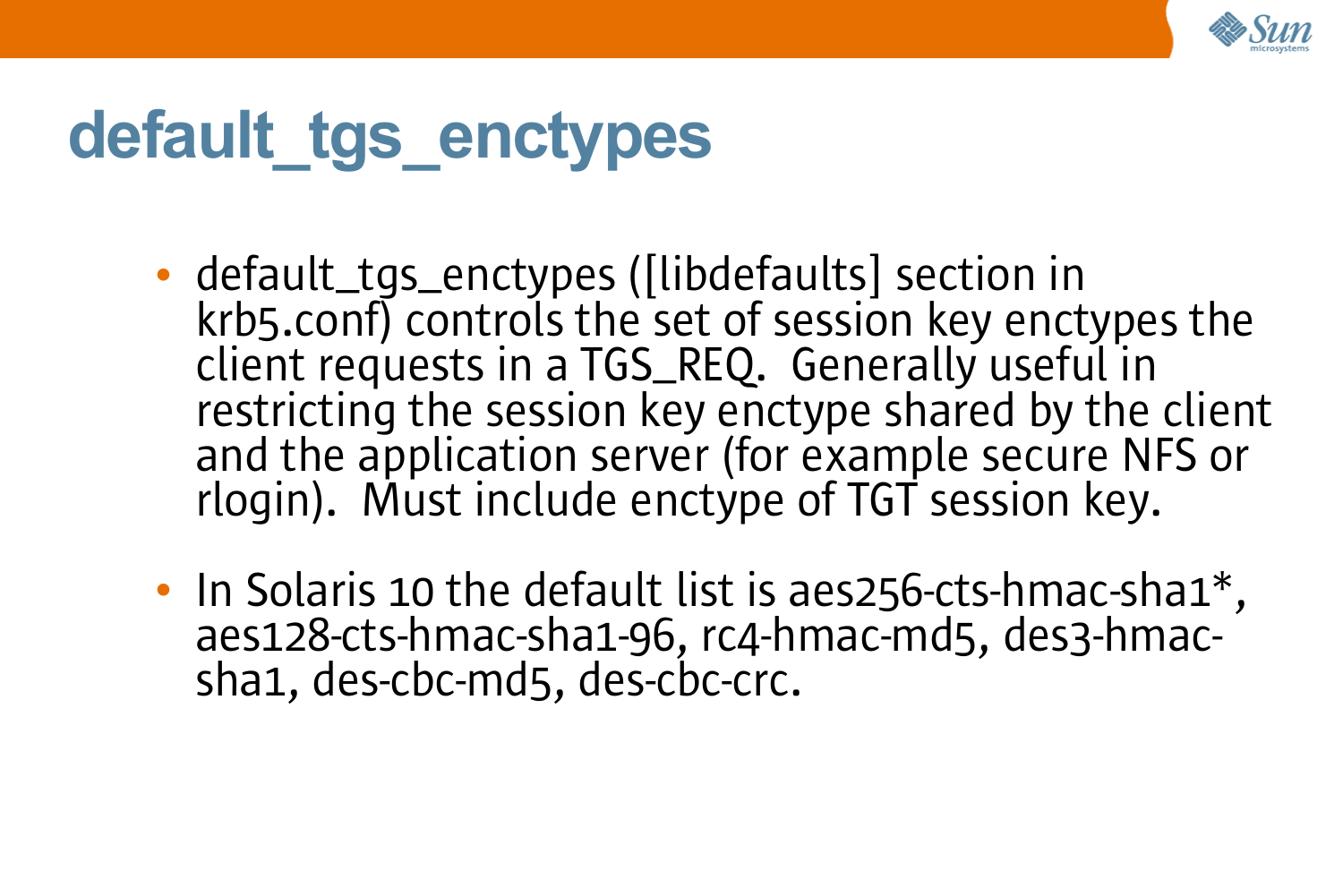

#### **permitted\_enctypes**

- permitted\_enctypes ([libdefaults] section in krb5.conf) controls the set of ticket enctypes that will be accepted by the server. This is used by the TGS (KDC) and Kerberized servers. Essentially, this limits enctypes permitted for using in the service ticket and session key encryption.
- In Solaris 10 the default list is aes256-cts-hmac-sha1\* , aes128-cts-hmac-sha1-96, rc4-hmac-md5, des3-hmacsha1, des-cbc-md5, des-cbc-crc.
- Must include the strongest key enctype in the KDB entry for service principals on system (KDC issues tickets using service principals strongest key).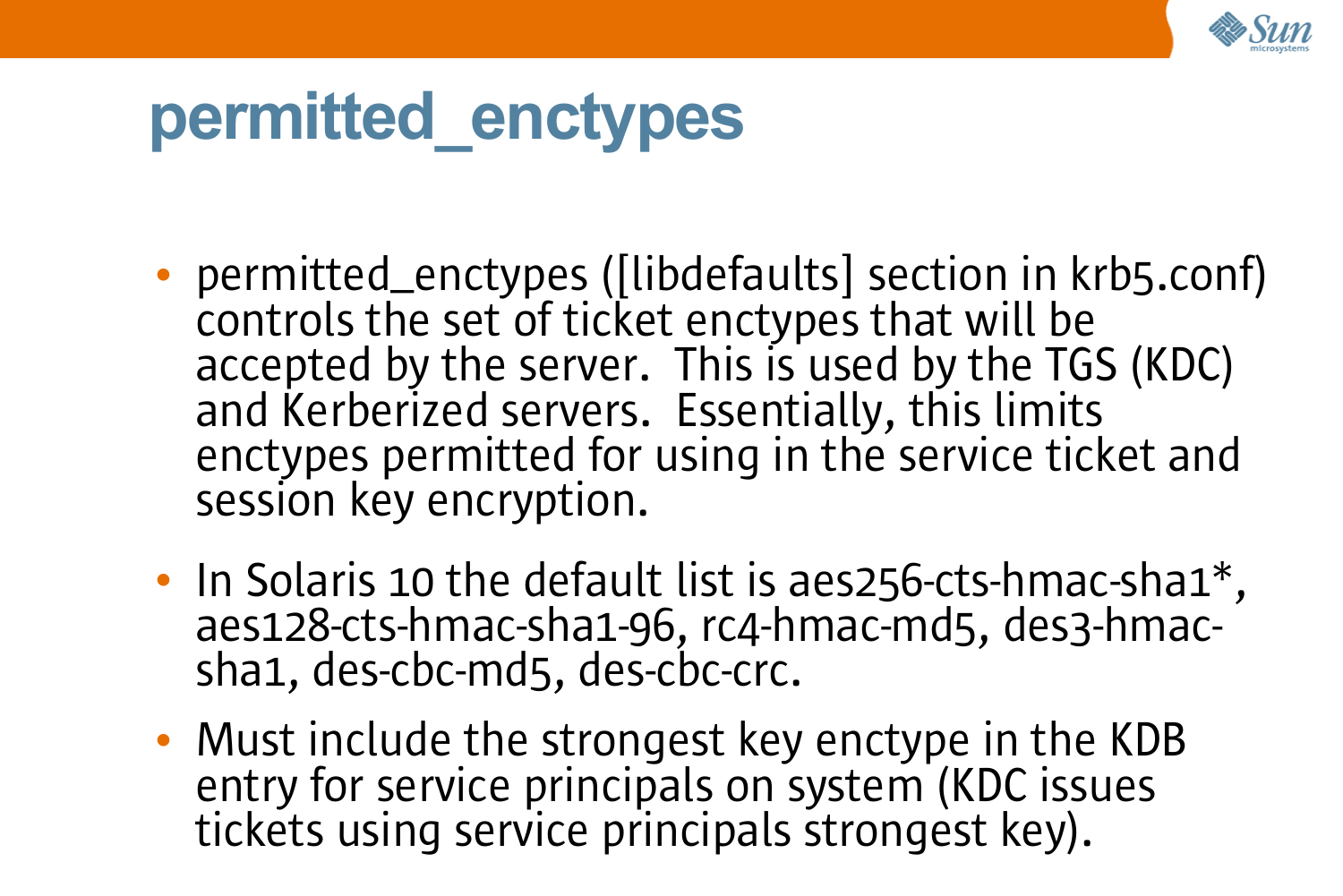

#### **supported\_enctypes**

- supported\_enctypes (in [realm] section in kdc.conf) a list of enctype and salt pairs that controls the default types of keys generated for principals in that realm.
- Basically controls keys generated by kadmin.
- In Solaris 10 the default list is aes256-cts-hmac-sha1\* , aes128-cts-hmac-sha1-96, rc4-hmac-md5, des3-hmacsha1, des-cbc-md5, des-cbc-crc.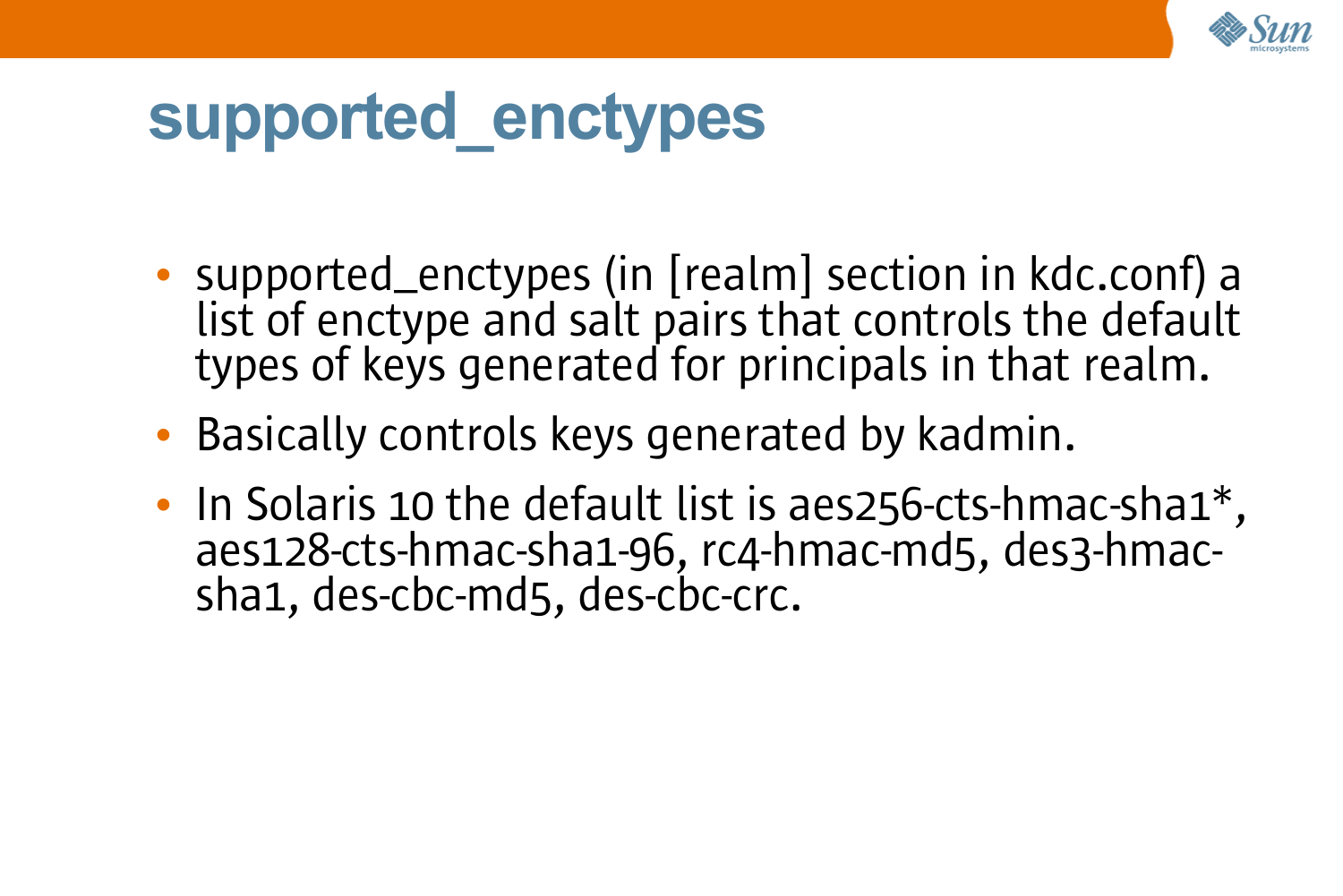

## master key type

- master\_key\_type (in [realm] section in kdc.conf) specifies the enctype of the KDB master key. This determines the type of crypto. used to encrypt the keys in the KDB.
- Defaults to des-cbc-crc. Can be set to any of the supported enctypes to encrypt the keys in the KDB.
- If using a non-default enctype make sure all slave KDC's support that enctype otherwise the slave KDC will not be able to read the keys in the KDB. Note, this should not be changed if the KDB already exists (at this time).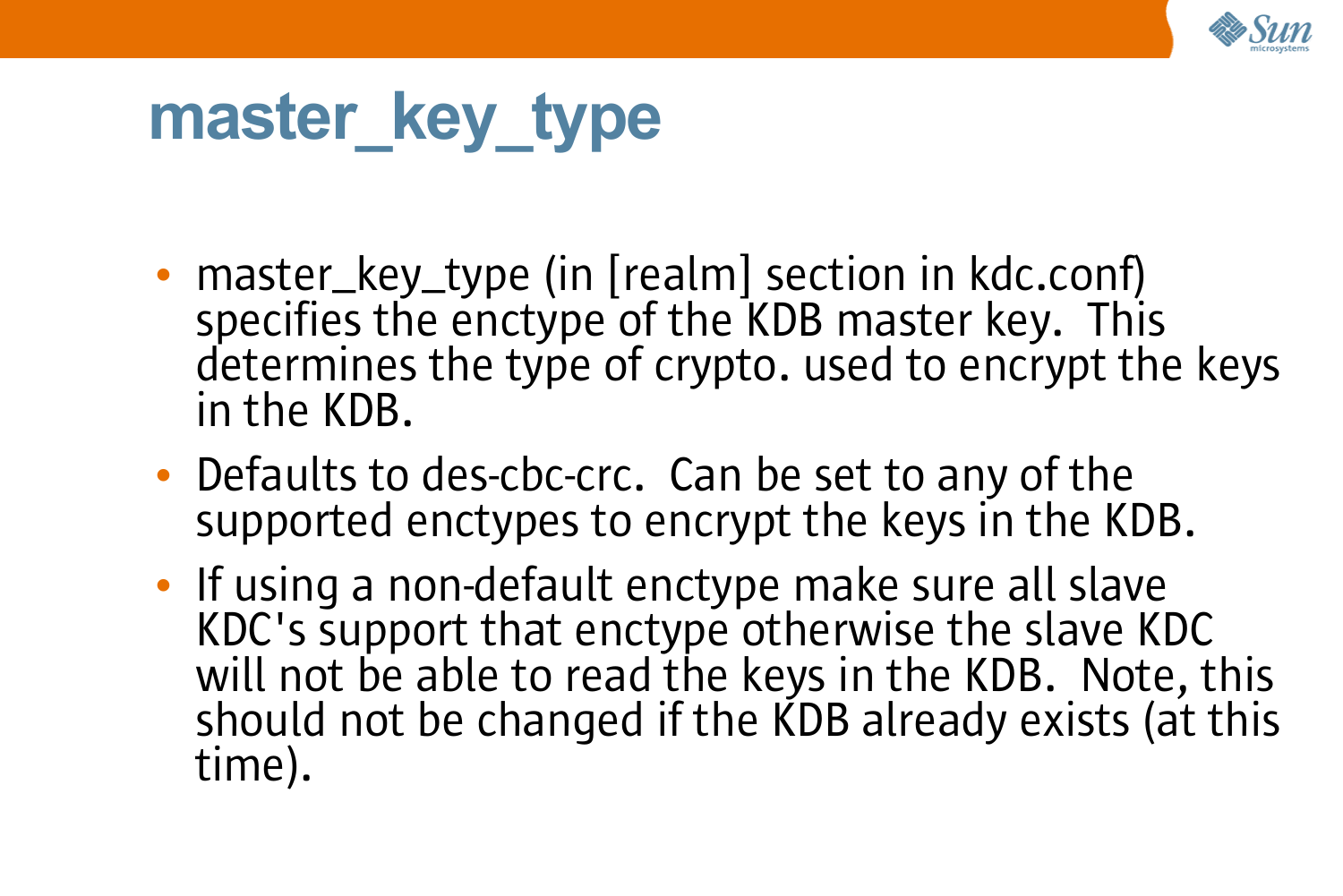

#### **Enctypes and the KDB**



Encrypted with master key (enctype specified by master\_key\_type):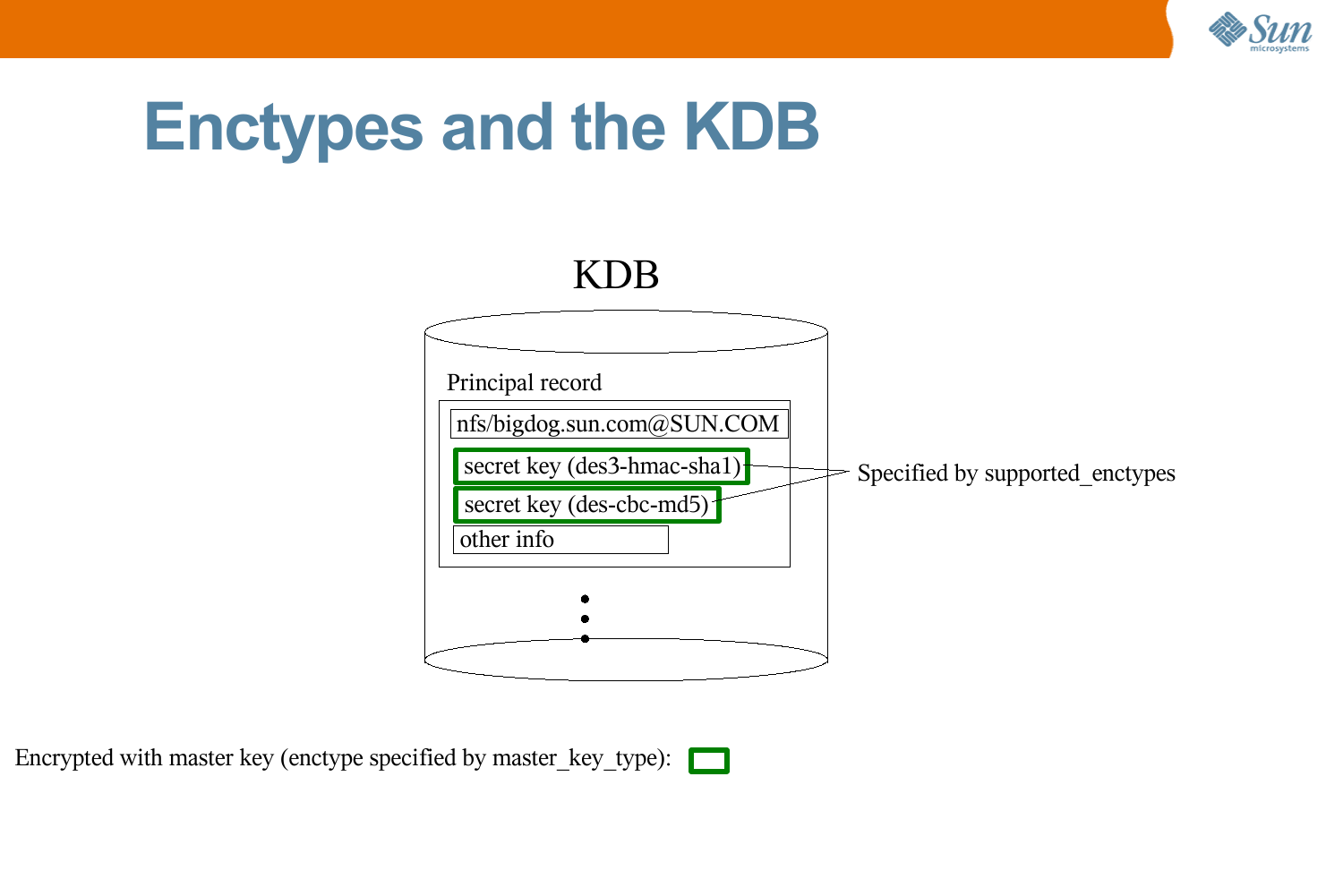

#### **For Admins**

- Do not create server keytab entries using enctypes that the Kerberized server doesn't support! If necessary specify the enctype when creating (kadmin ktadd -e "enctype:salt") the server principal keytab entry if the supported\_enctypes parameter includes enctypes not supported by the server.
- The default for supported\_enctypes is all enctypes supported by the installed Kerberos code.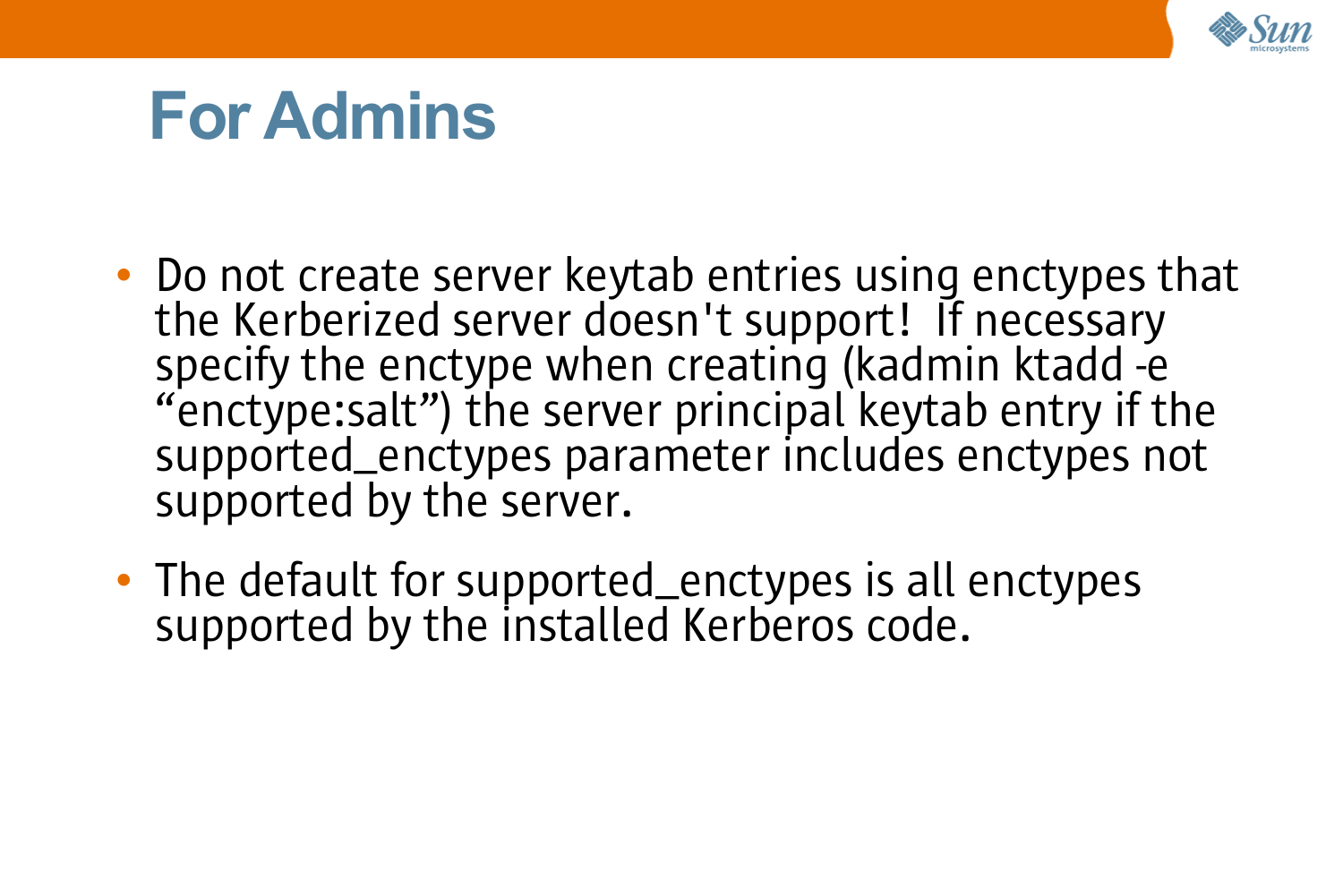

#### **For Admins cont.**

• The Solaris 10 KDC kadmind daemon will automatically limit the enctypes for the service principal to those supported on the system where the kadmin ktadd command is run. This will help prevent enctype compatibility problems for servers that use Kerberos auth.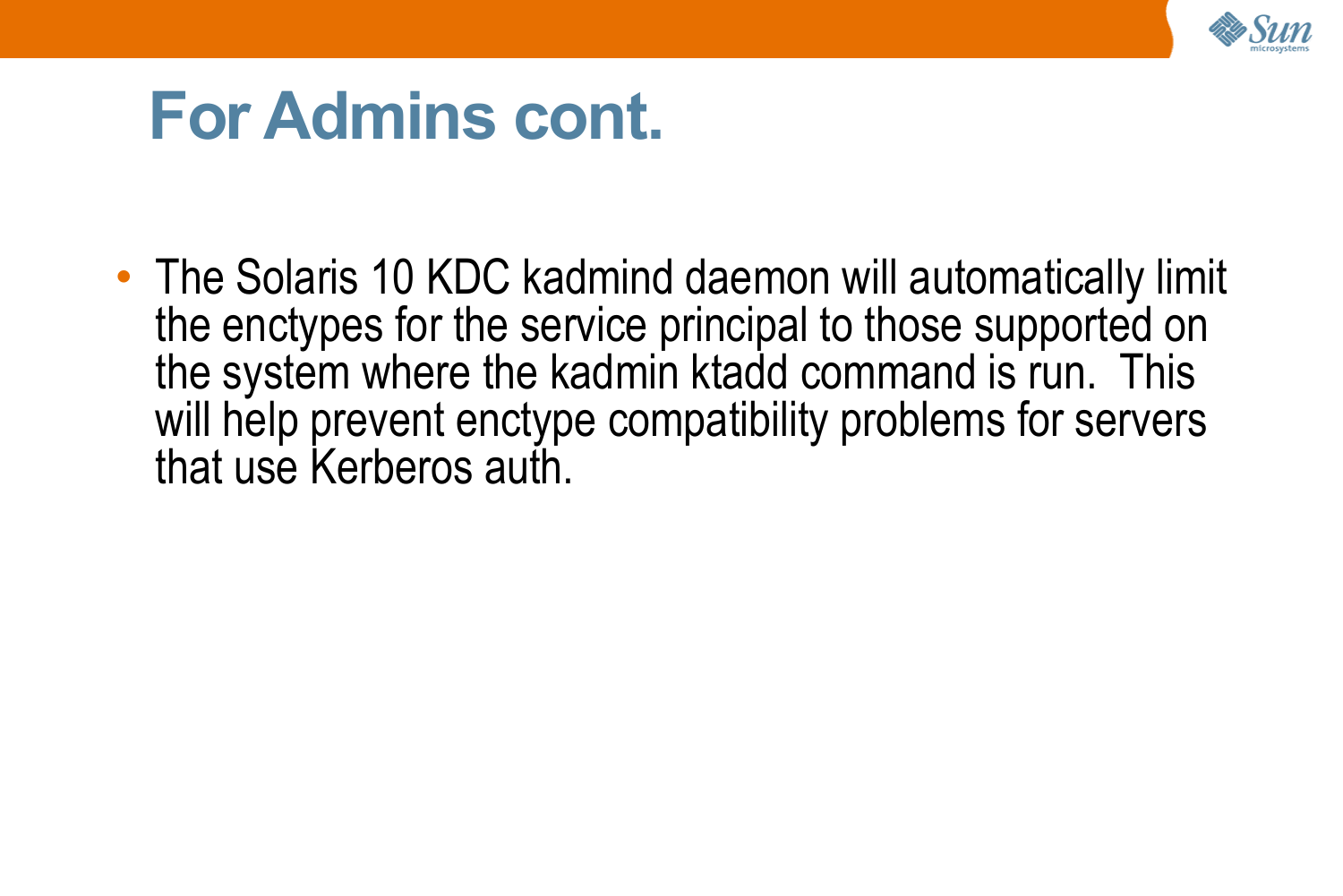

#### **For Admins cont.**

• Also, the keys in a server's keytab must stay in sync with the keys for that server principal in the KDB. If the keys need to be changed, use kadmin ktadd on the server so the keys in the keytab and KDB are identical.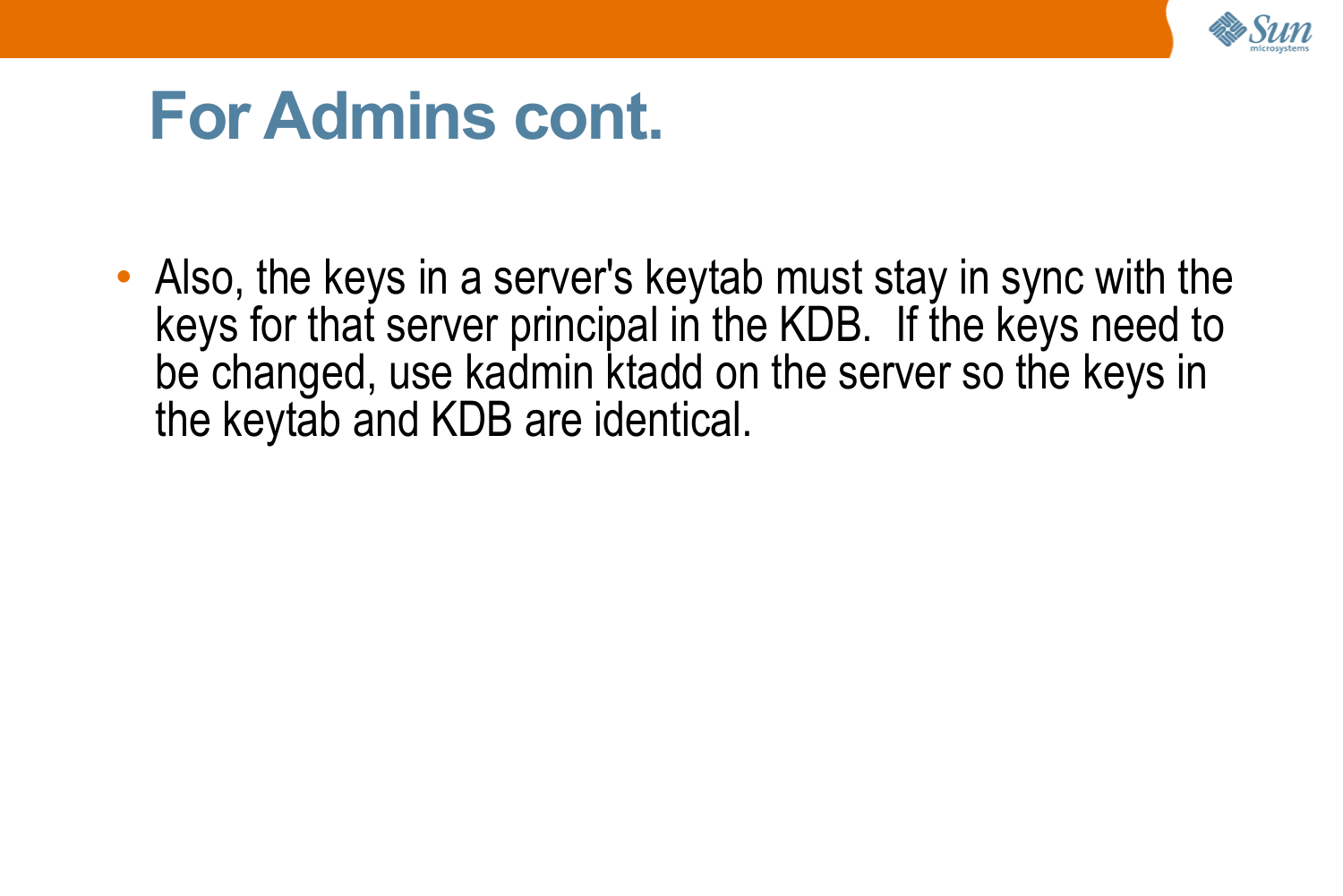

## **Telnet Hard-coded Enctypes**

- In Telnet, the requested session key enctypes are determed by the intersection of a hard-coded list and default\_tgs\_enctypes.
- The hard-coded list is des-cbc-md5, des-cbc-crc. This limits Telnet to 1DES enctypes.
- The host service principal must have 1DES keys (in addition to any other keys) in the KDB so the KDC will generate a 1DES session key for the telnet session.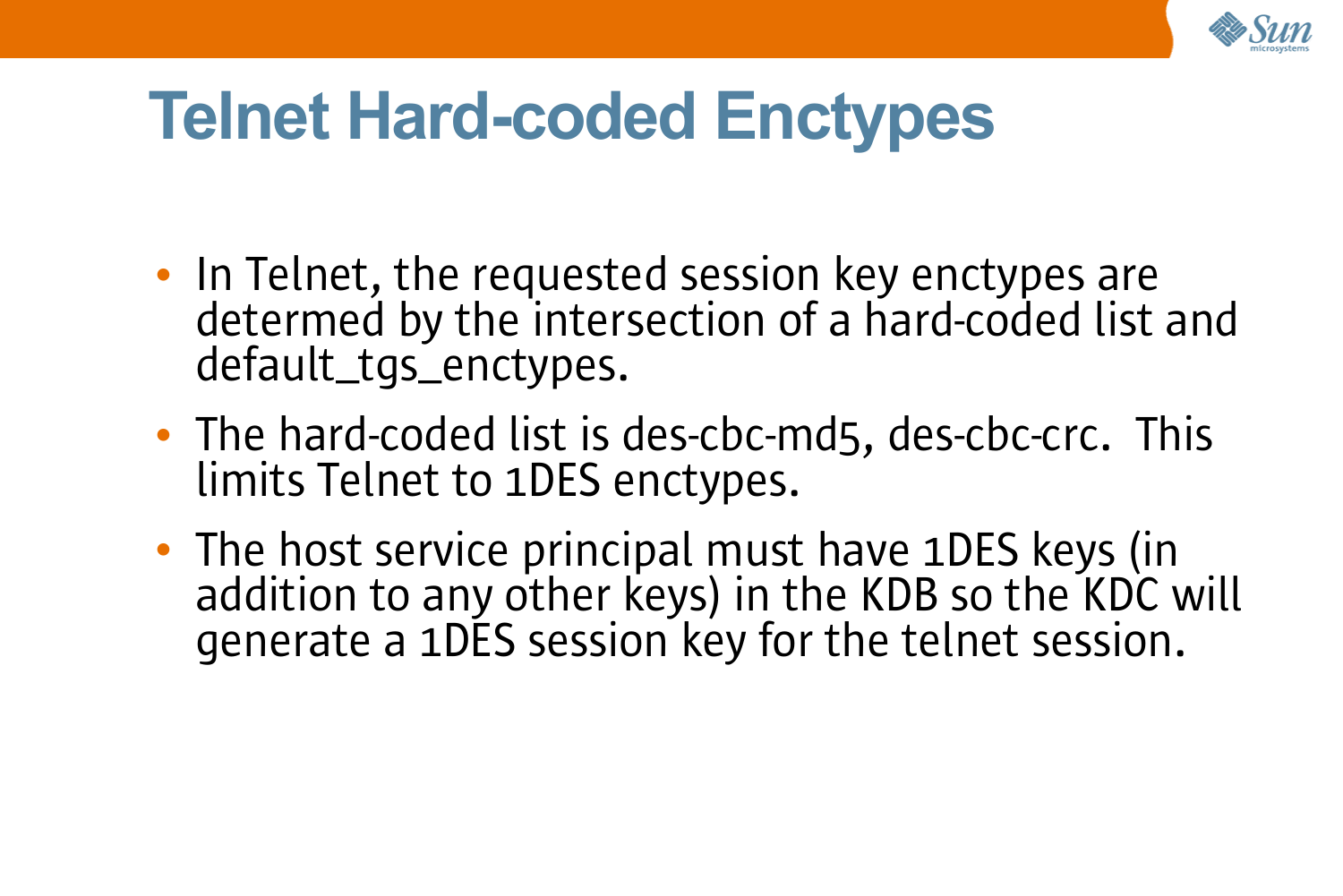

#### **Rcmds and Enctypes**

- The rcmds such as rsh, rlogin, rexec use the Kerberos session key enctype which is determined by the intersection of the default\_tgs\_enctypes and the host service principal keys for the remote host.
- The enctype of the Kerberos session key determines the cryptographic algorithm used if the rcmd session is encrypted (see the -x flag).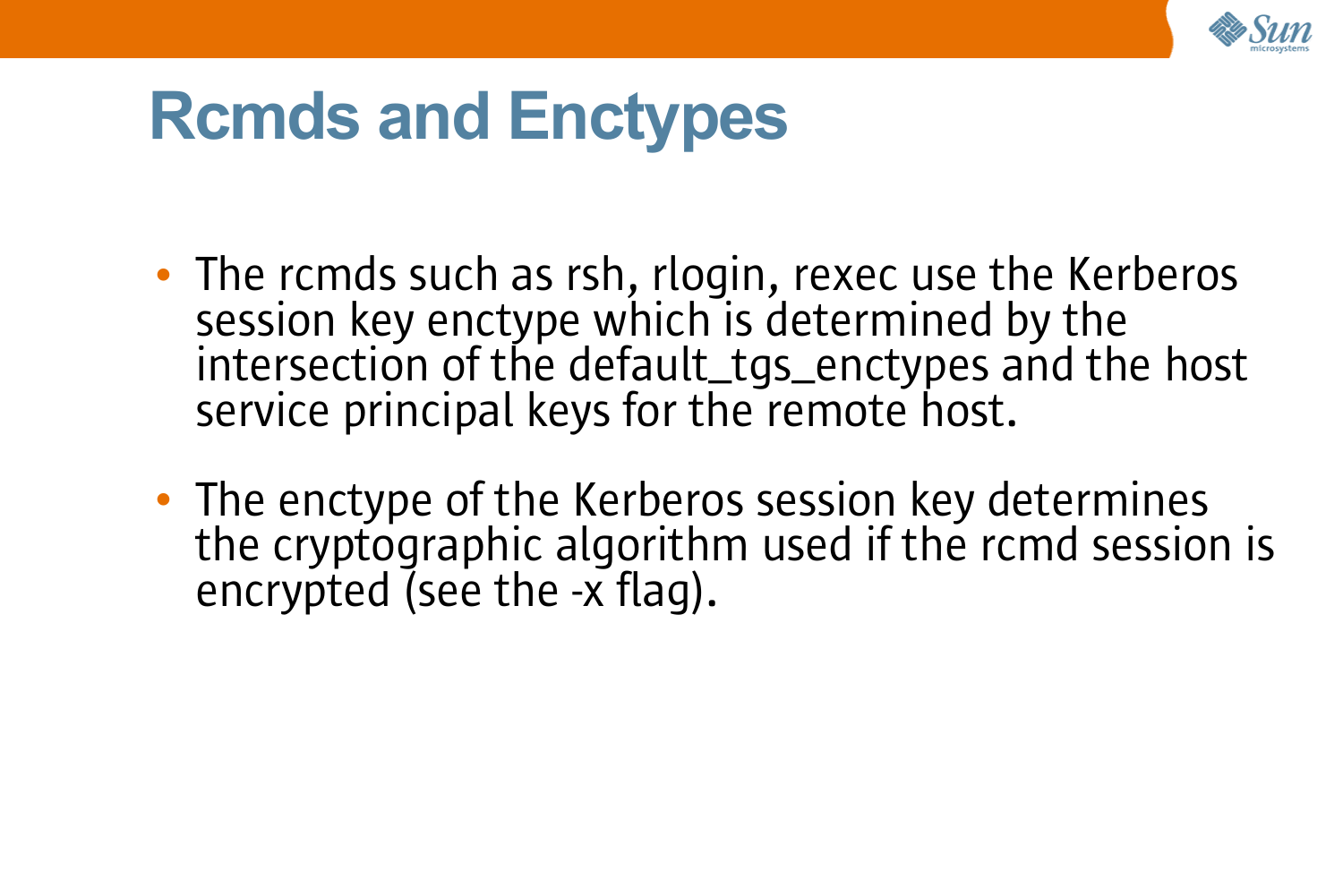

#### **For Developers**

• Do not hard-code enctype usage in your application, let Kerberos deal with this (this can restrict the encryption used by your application in the future).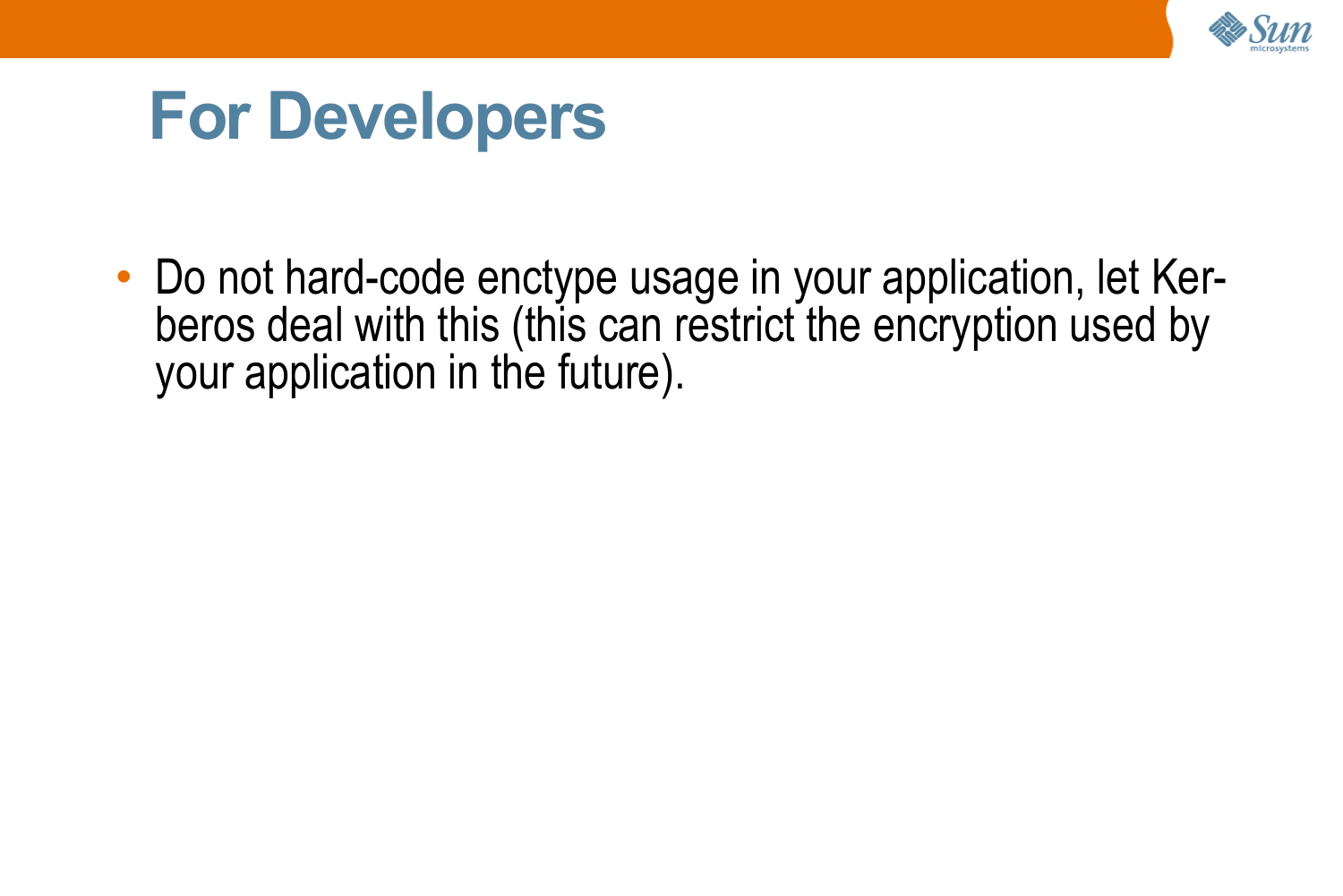

## **Conclusion**

- The encryption used in Kerberos depends on:
	- > The enctypes the client requests.
	- > The enctype of the keys.
	- > The parameters in the Kerberos config files.
- It's useful to understand the interaction between these things if control is desired over the encryption used to protect: the keys in the KDB, communication between the client and the KDC and communication between the client and the server.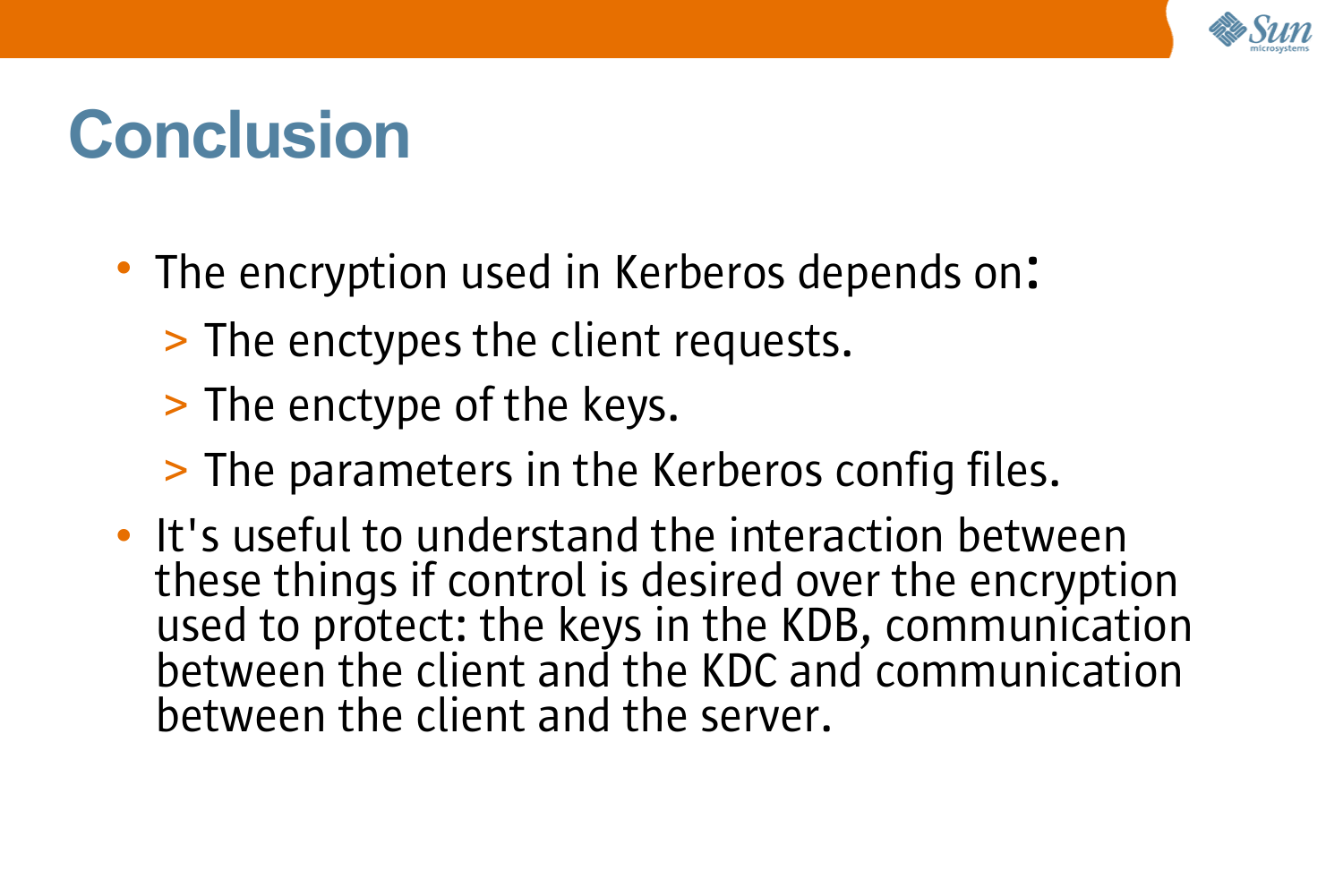

#### **Conclusion cont.**

- Solaris 10 now supports AES, RC4 and 3DES enctypes in addition to the current, less secure 1DES enctypes.
- Controlling the enctypes used in a realm is best done using the supported\_enctypes and permitted\_enctypes config parameters on the KDC and use the defaults for the other config parameters.